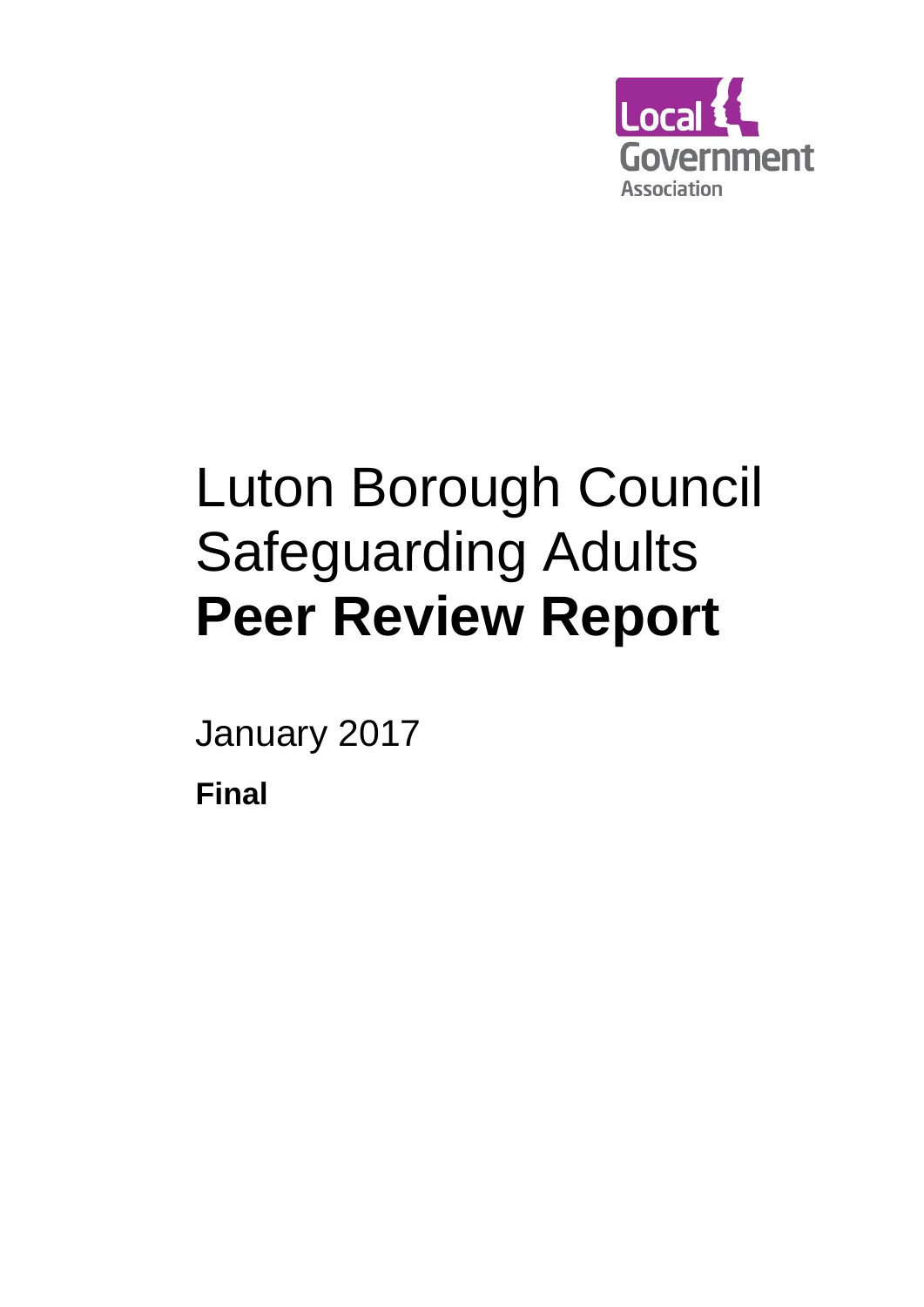## **Table of contents**

| Corporate capacity and financial resilience 13       |
|------------------------------------------------------|
| The operation of LSAB inc. performance reporting. 14 |
| Effectiveness of local partnerships across the LSAB  |
| The integration of Making Safeguarding Personal 20   |
| Safeguarding resorcues and Contact details  21       |
| Appendix 1 - Safeguarding Adults Improvement Tool    |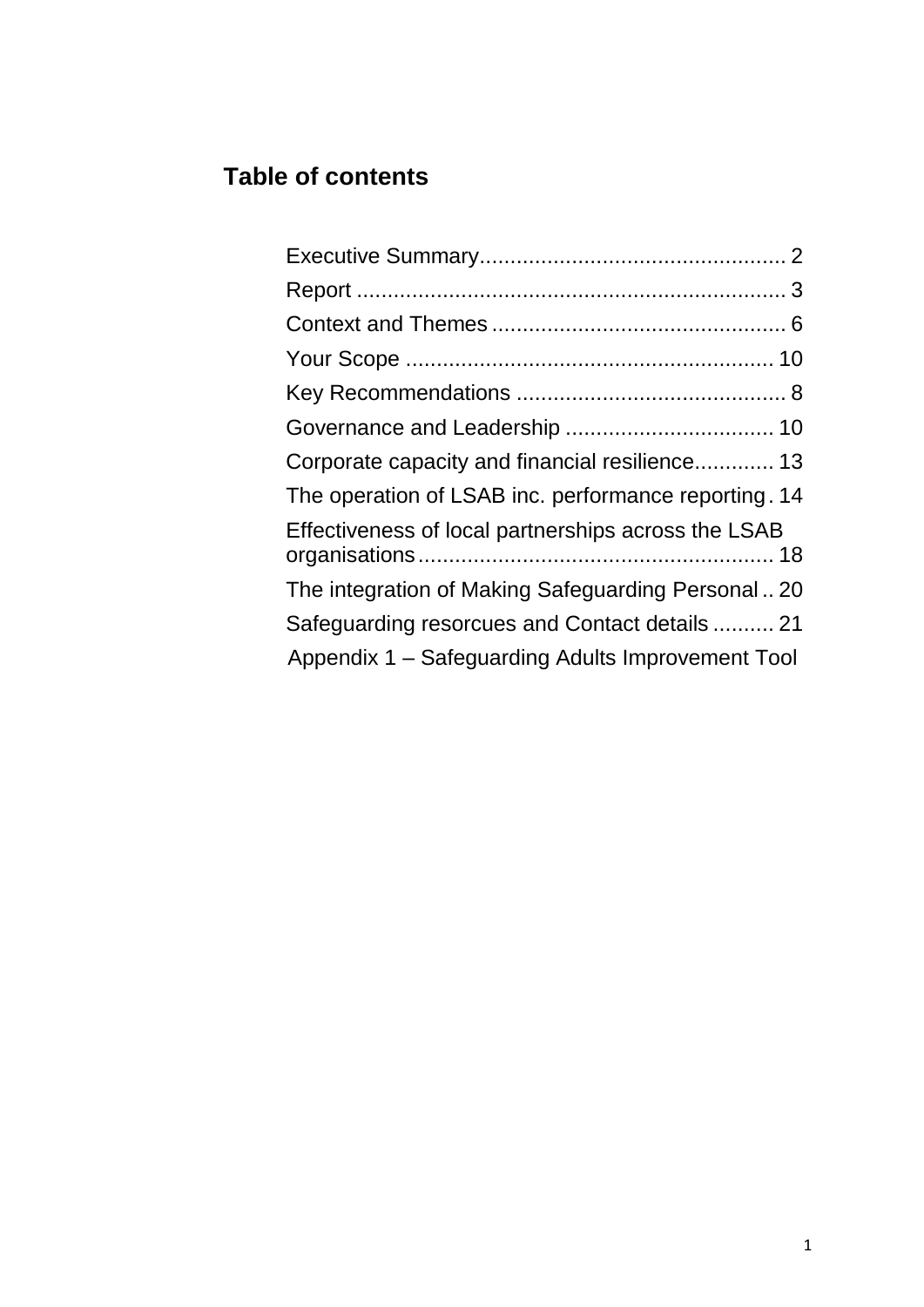# **Executive Summary**

Luton Borough Council (LBC) requested that the Local Government Association undertake an Adult Safeguarding Peer Review of the Luton Safeguarding Adults Board (LSAB) and the Council as part of the East of England ADASS Peer Review Programme. The work was commissioned by Sally Rowe, People Director at Luton Borough Council and Brian Walsh, Independent Chair of the Luton Safeguarding Adults Board who were the clients for this work. They were seeking an external view on the effectiveness of LSAB which included the interface with LBC. LSAB and the Council intend to use the findings of this peer review as a marker on their journey of improvement. The specific scope of the work was:

**Scope:** Partnership working in delivering good safeguarding outcomes for vulnerable people and how this is achieved through:

- Governance and Leadership
- Corporate Capacity
- Financial Resilience
- The operation of LSAB including performance reporting
- The effectiveness of local partnerships across the LSAB organisations
- The integration of Making Safeguarding Personal

After due consideration of the documents read and the people seen by the peer challenge team, the key recommendations are that: there needs to be the development of a systems leadership approach at Luton Safeguarding Adults Board (LSAB) that includes greater transparency and accountability. Presently adult safeguarding at a strategic level is not a wholly shared endeavour and the LSAB needs to be seen to have a clear impact upon the safeguarding of vulnerable adults in the borough. A key recommendation is that LSAB urgently works to ensure consistent attendance by partners and that it ensures sufficient seniority of those partners.

LSAB should create a detailed Strategic Plan outlining key priorities and actions to deliver outcomes within agreed timescales that all partners, especially the three statutory ones are signed up to and can then be held to account for. LSAB needs to review the role of the Board and its Terms of Reference (ToR) and the related responsibilities of LSAB members. The aim of this would be to make all members aware of their roles and how their organisation supports the aims and objectives of the LSAB and also how they will be held to account for the outcomes they deliver.

The representatives on LSAB recognise the need to change and that the culture needs to be different. There is now the opportunity to overtly discuss and agree what cultural change means for members and what this would look like in their future behaviours. LSAB should create fit for purpose sub-groups that deliver outcomes and that the attendance at these meetings should be high and that those involved know the purpose and timescales for their activity.

Adult Safeguarding is a complex business and this report includes further detailed comment across the headings of the Standards for Adult Safeguarding as well as specific answers to the scoping questions posed to help Luton Borough Council, LSAB and partners to continue to develop and improve.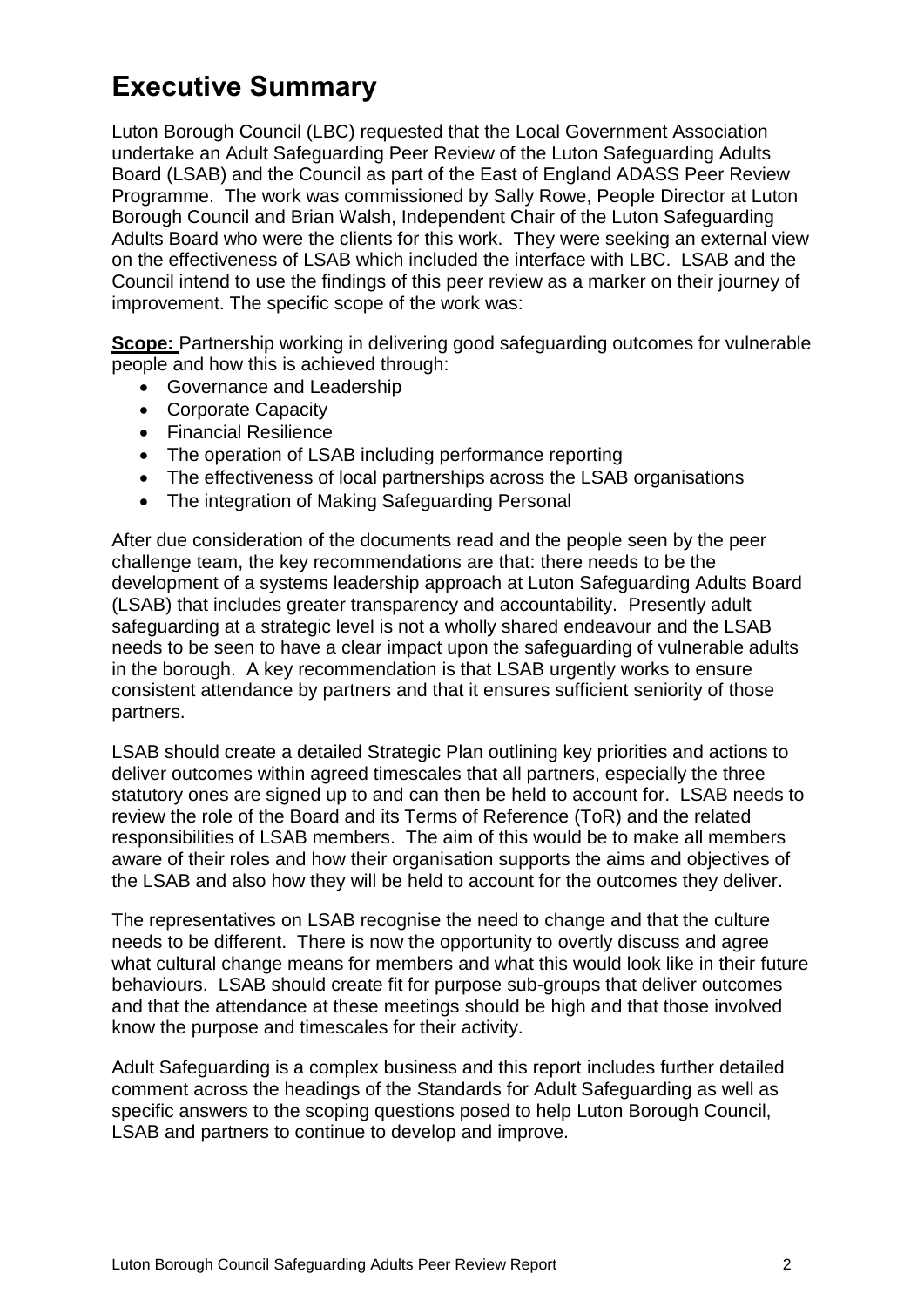# <span id="page-3-0"></span>Report **Background**

1. Luton Borough Council (LBC) requested that the Local Government Association undertake a Safeguarding Adults Peer Review of the Luton Safeguarding Adults Board (LSAB) and the Council as part of the East of England ADASS Peer Review Programme. The work was commissioned by Sally Rowe, People Director at Luton Borough Council and Brian Walsh, Independent Chair of the Luton Safeguarding Adults Board who were the clients for this work. They were seeking an external view on the effectiveness of LSAB which included the interface with LBC. LSAB and the Council intend to use the findings of this peer review as a marker on their journey of improvement. The specific scope of the work was:

#### **Scope: Partnership working in delivering good safeguarding outcomes for vulnerable people and how this is achieved through:**

- Governance and Leadership
- Corporate Capacity
- Financial Resilience
- The operation of Luton Safeguarding Adults Board including performance reporting
- The effectiveness of local partnerships across the LSAB organisations
- The integration of Making Safeguarding Personal
- 2. A peer review is designed to help an authority and its partners assess current achievements, areas for development and capacity to change. The peer review is not an inspection. Instead it offers a supportive approach, undertaken by friends – albeit 'critical friends'. It aims to help an organisation identify its current strengths, as much as what it needs to improve. But it should also provide it with a basis for further improvement.
- 3. The benchmark for this peer review was the Safeguarding Adults Improvement Tool (Appendix 1). These were used as headings in the feedback with an addition of the scoping questions outlined above. The headline themes were:
	- Outcomes for, and the experiences of, people who use services
	- Leadership, Strategy and Working Together
	- Commissioning, Service Delivery and Effective Practice
	- Performance and Resource Management
- 4. The members of the peer review team were:
	- **Grainne Siggins**, Director, Adult Social Care, LB Newham
	- **Councillor Amy Cross**, Labour, Executive Member for Reducing Health Inequalities and Adult Safeguarding, Blackpool Borough Council
	- **Verena Cooper**, Designated Adult Safeguarding Manager, NHS Dorset CCG
	- **Julie Sanderson**, Head of Adult Safeguarding and Quality Assurance, Nottingham City Council
	- **Tina Ramage**, Principal Social Worker, Nottinghamshire County Council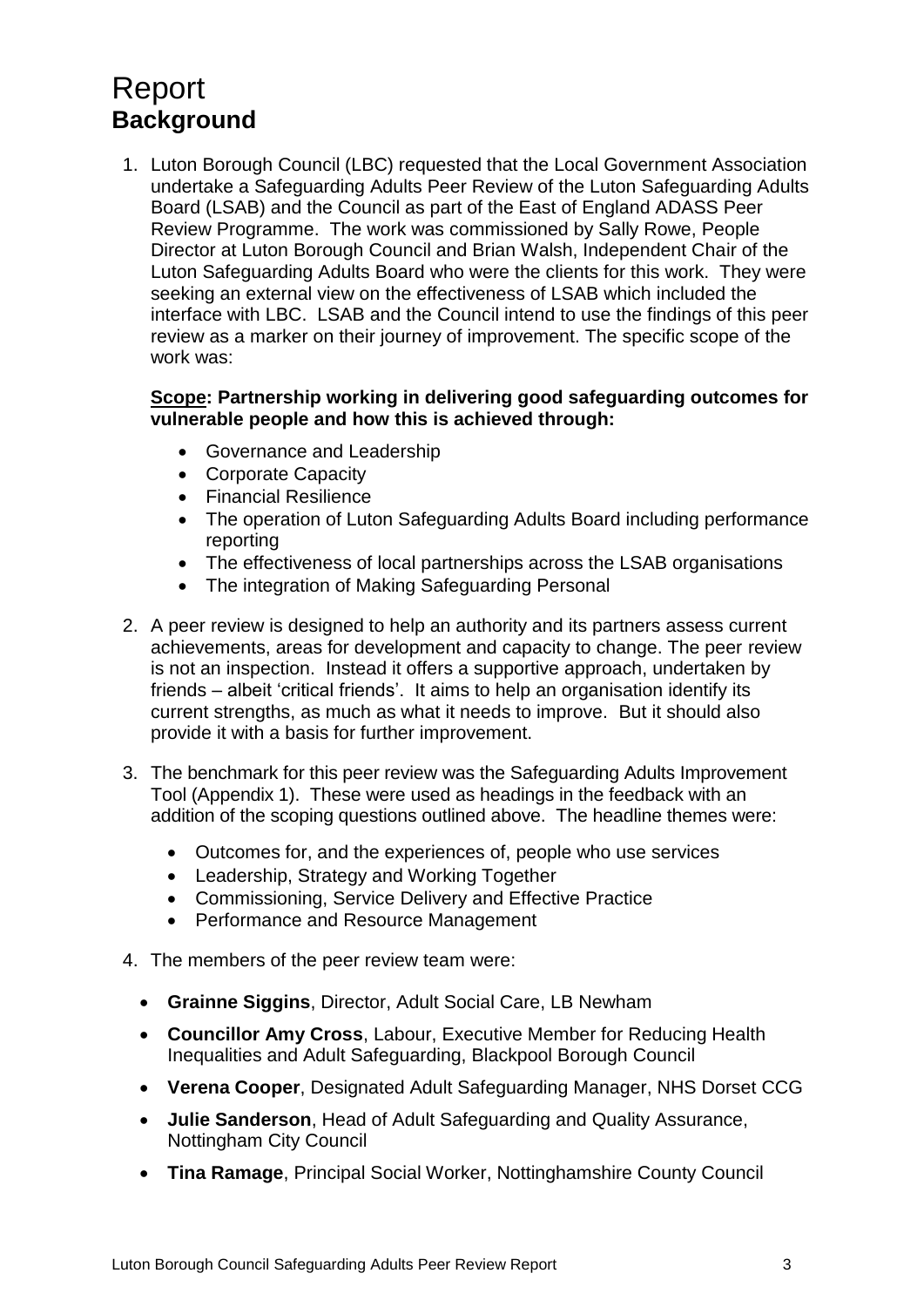- **Marcus Coulson**, Review Manager Local Government Association
- 5. The team were on-site for three days from Tuesday  $17<sup>th</sup>$  January to Thursday  $19<sup>th</sup>$ January 2017. The programme for the on-site phase included activities designed to enable members of the team to meet and talk to a range of internal and external stakeholders. These activities included:
	- interviews and discussions with councillors, officers and partners, especially those on the LSAB and people using services
	- reading documents provided by the LSAB and Council, including a number of self-assessment from LSAB members
	- 6. The peer review team would like to thank LSAB, staff, people using services, carers, partners, commissioned providers and councillors for their open and constructive responses during the review process. The team was made very welcome and would in particular like to thank Maud O'Leary, Service Director, Adult Social Care, Brickchand Ramruttun, Strategic Safeguarding Manager and Francoise Julian, LSAB Business Officer for their invaluable assistance in planning and undertaking this review.
	- 7. Our feedback to the Council on the last day of the review gave an overview of the key messages. This report builds on the initial findings and gives a detailed account of the review.
	- 8. The Care Act has put safeguarding adults on a statutory footing. The Care and Support Statutory Guidance defines adult safeguarding as "protecting a person's right to live in safety, free from abuse and neglect". The Care Act requires that each local authority must:
		- make enquiries, or ensure others do so, if it believes an adult is, or is at risk of, abuse or neglect. An enquiry should establish whether any action needs to be taken to other appropriate adult to help them.
		- cooperate with each of its relevant partners (as set out in section 6 of the Care Act) in order to protect adults experiencing or at risk of abuse or neglect
	- 9. The aims of adult safeguarding are:
		- To prevent harm and reduce the risk of abuse or neglect to adults with care and support needs.
		- To safeguard individuals in a way that supports them in making choices and having control in how they choose to live their lives.
		- To promote an outcomes approach in safeguarding that works for people resulting in the best experience possible.
		- To raise public awareness so that professionals, other staff and communities as a whole play their part in preventing, identifying and responding to abuse and neglect.

10.There are six key principles that underpin all adult safeguarding work:

 **Empowerment** – Personalisation and the presumption of person-led decisions and informed consent. "I am asked what I want as the outcomes from the safeguarding process and these directly inform what happens."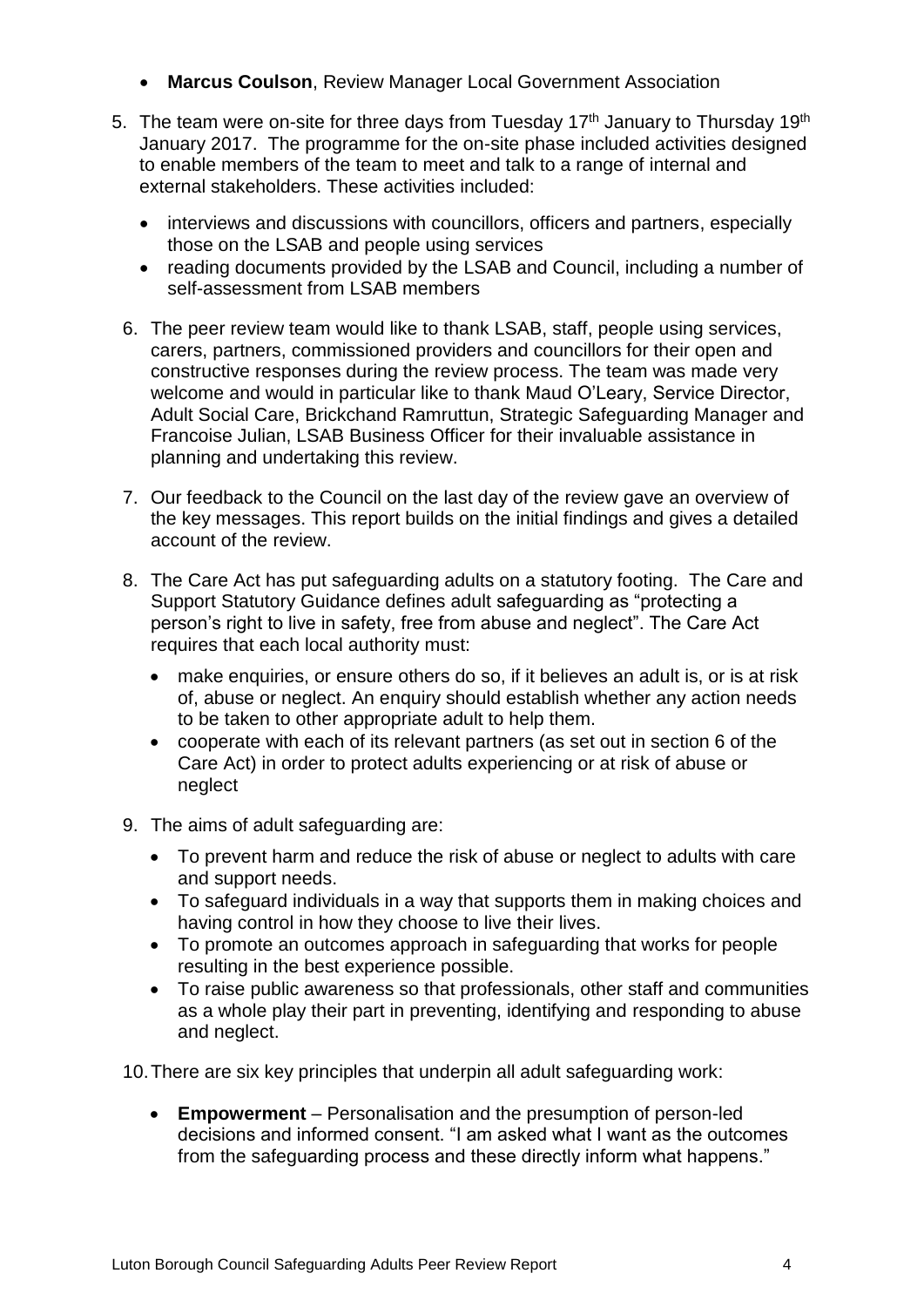- **Prevention** It is better to take action before harm occurs. "I receive clear and simple information about what abuse is, how to recognise the signs and what I can do to seek help."
- **Proportionality** Proportionate and least intrusive response appropriate to the risk presented. "I am sure that the professionals will work for my best interests, as I see them and they will only get involved as much as needed."
- **Protection** Support and representation for those in greatest need. "I get help and support to report abuse. I get help to take part in the safeguarding process to the extent to which I want and to which I am able."
- **Partnership** Local solutions through services working with their communities. Communities have a part to play in preventing, detecting and reporting neglect and abuse. "I know that staff treat any personal and sensitive information in confidence, only sharing what is helpful and necessary. I am confident that professionals will work together to get the best result for me."
- **Accountability** Accountability and transparency in delivering safeguarding. "I understand the role of everyone involved in my life."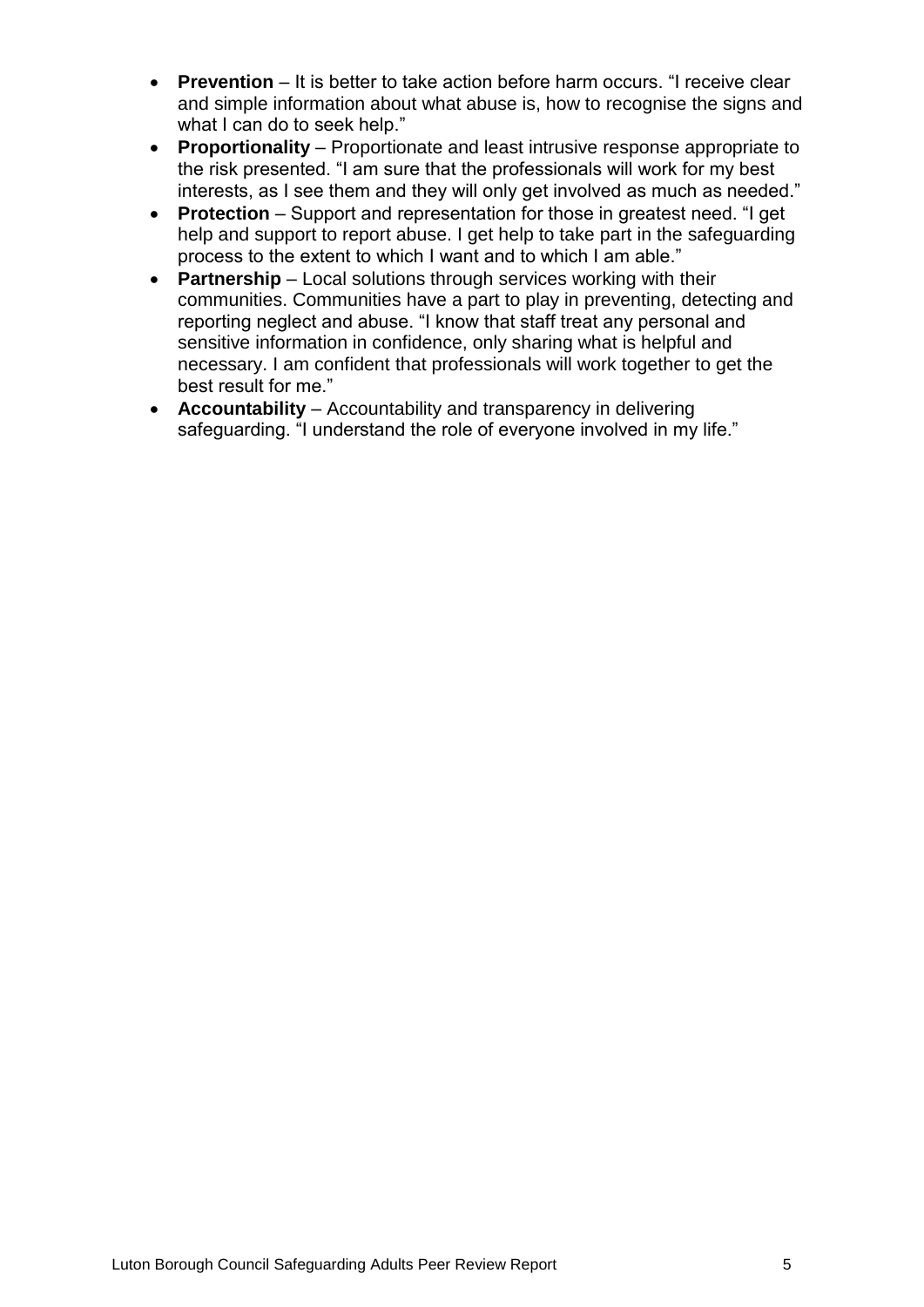## <span id="page-6-0"></span>**Context and Themes**

- There has been a change of Independent Chair
- Issues of: attendance, seniority, awareness of adult safeguarding, strategic priorities
- Implementation of Making Safeguarding Personal (MSP)
- Clarity of partner contributions and collective accountability to the work of the LSAB
- Performance management of safeguarding in and across partner orgs
- Collection and analysis of data
- Use of sub-groups
- 11.The context and timing for this Safeguarding Adults Peer Review at Luton Borough Council are important to understand in order to recognise the position LSAB and LBC find themselves in and the opportunities available to them all at this time. A key issue has been the number staff changes that have taken place over the recent past at LSAB and the Council. In a short period of time and for a variety of reasons the incumbent DASS departed as did the Strategic Manager responsible for Adult Safeguarding and also the manager at the next tier down left. This has created some instability which was addressed through the recruitment of an Interim Strategic Safeguarding Manager. At the same time a reorganisation led to the development of the People Directorate. Last year there has also been a change of LSAB Independent Chair to Brain Walsh an experienced senior manager in adult social care.
- 12.As for the Luton Adult Safeguarding Board there are a number of issues that everyone involved hold a shared understanding of. These focus on the respective roles and responsibilities by LSAB members and specifically are focused on inconsistent attendance and a lack of appropriate seniority of some individuals representing organisations. This has also led to a questionable awareness of adult safeguarding, what it means and how it is delivered in each organisation. There is also a variable understanding of the Board's strategic priorities and an overall lack of clarity around what the priorities actually are and how these can be achieved. In the light of this there is significant room for improvement, especially as the Board is now a statutory body with increased oversight and responsibility.
- 13.It is widely recognised by LSAB members that there is inconsistent implementation of Making Safeguarding Personal (MSP) by partner agencies as well as a lack of clarity of what it means for those involved. Furthermore there could be greater clarity of which partners are making contributions either in cash terms or in kind, and little collective accountability to the work of the LSAB. As a result the performance management of safeguarding in, and across, partner organisations could be significantly improved as well as the collection and analysis of data.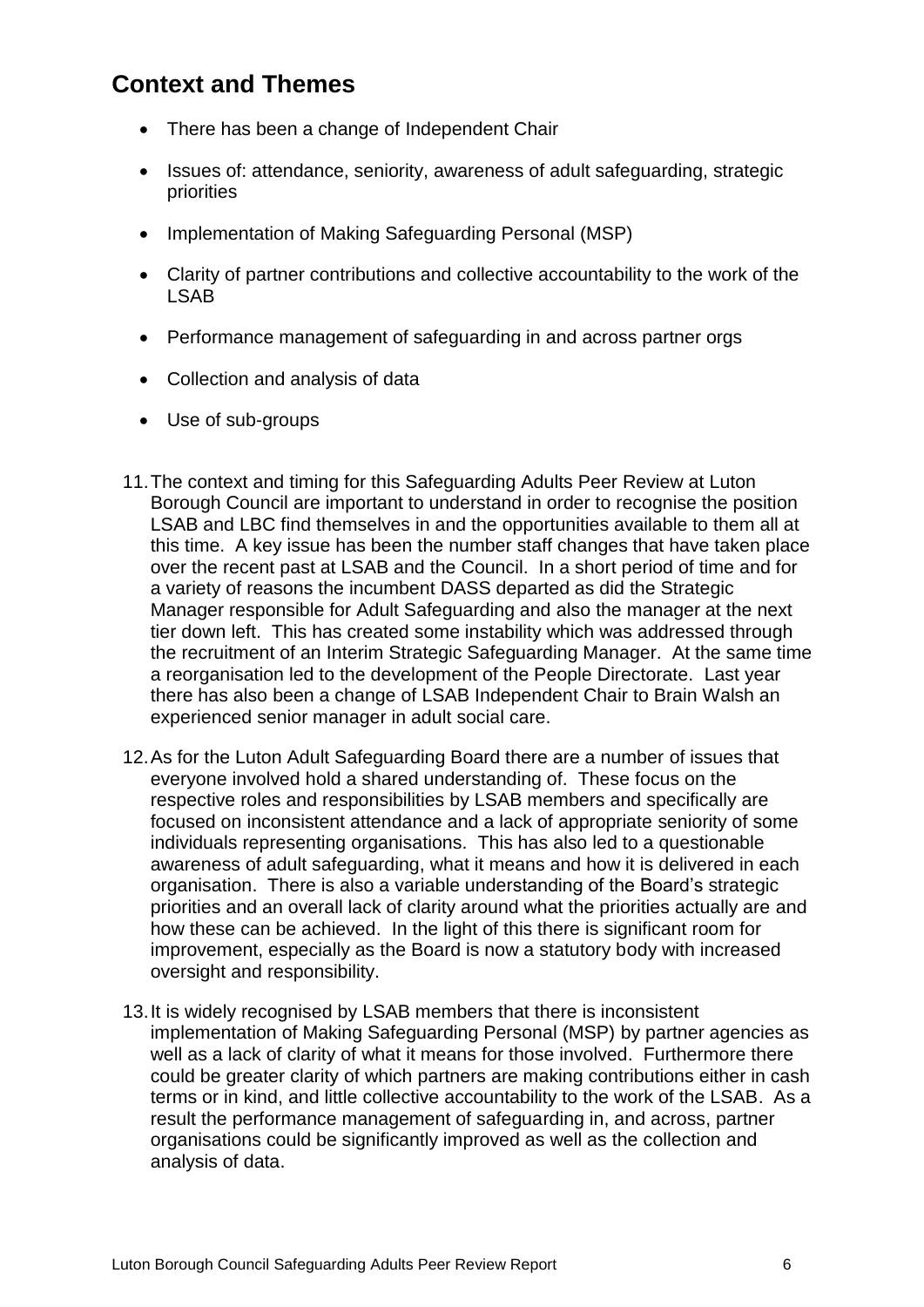14.It was also reported that the use of sub-groups by the LSAB requires further consideration. Issues to be addressed would be to achieve clarity over what they are and how they can be used to achieve the strategic priorities of the Board, the present poor attendance at them and the need to ensure that they meet regularly to address the issues they have been tasked with and thereby be seen to deliver outcomes.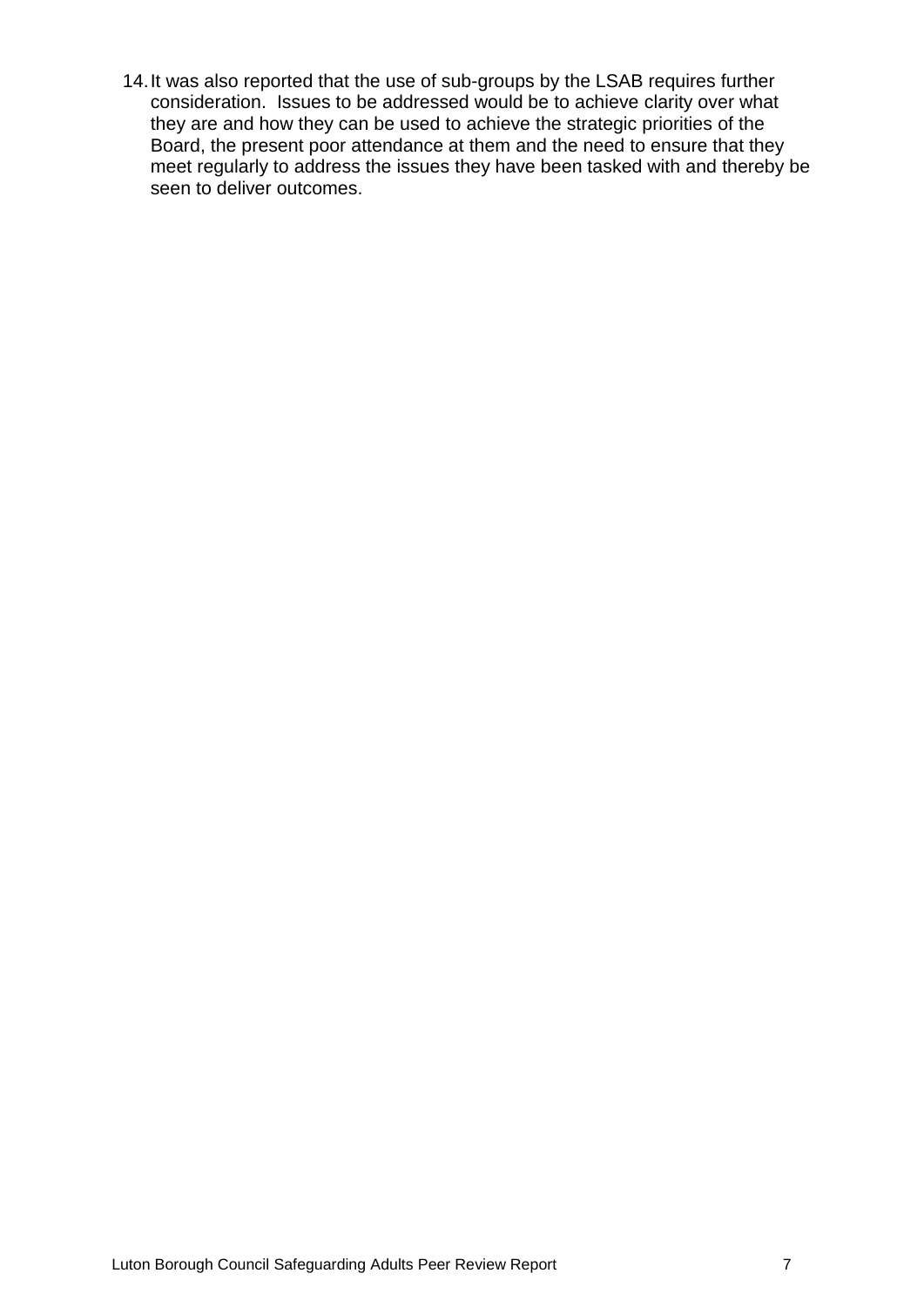## **Key Recommendations**

- Development of system leadership that includes greater transparency and accountability
- Develop consistent attendance by partners
- Ensure sufficient seniority of partners attending
- Create a detailed Strategic Plan outlining key priorities and actions to deliver outcomes within agreed timescales
- Review the role of the Board (ToR) and responsibilities of LSAB members
- Clarify what cultural change means for the LSAB
- Create fit for purpose sub-groups that deliver outcomes
- Use insightful data to drive performance management
- 15.There needs to be the development of a systems leadership approach that includes greater transparency and accountability at the LSAB. Presently adult safeguarding at a strategic level is not a wholly shared endeavour and the LSAB needs to be seen to have a clear impact upon the safeguarding of vulnerable adults in the borough.
- 16.A key recommendation is that LSAB urgently works to ensure consistent attendance at meetings by partners.
- 17.That LSAB ensure sufficient seniority of partners attending so they have the sufficient seniority in their own organisations to ensure effective safeguarding activity is delivered.
- 18.That there is the creation of a detailed Strategic Plan outlining key priorities and actions to deliver outcomes within agreed timescales that all partners, especially the three statutory ones, are signed up to and held accountable for.
- 19.The peer review team recommend that there is a review of the role of the Board and its Terms of Reference (ToR) and the related responsibilities of LSAB members. This would result in all members being aware of what their roles are and how their organisation supports the aims and objectives of the LSAB and how they will be held to account for the outcomes they are tasked to deliver.
- 20.There is an awareness that the LSAB needs to change and that the culture needs to be different. There is now the opportunity for LSAB to overtly discuss and agree what cultural change means for members and what this would look like in their behaviours in the future.
- 21.It is clear that LSAB needs to create fit for purpose sub-groups that deliver outcomes with clear terms of reference. That attendance at these is consistently high and that those involved know the purpose and timescales for their activity.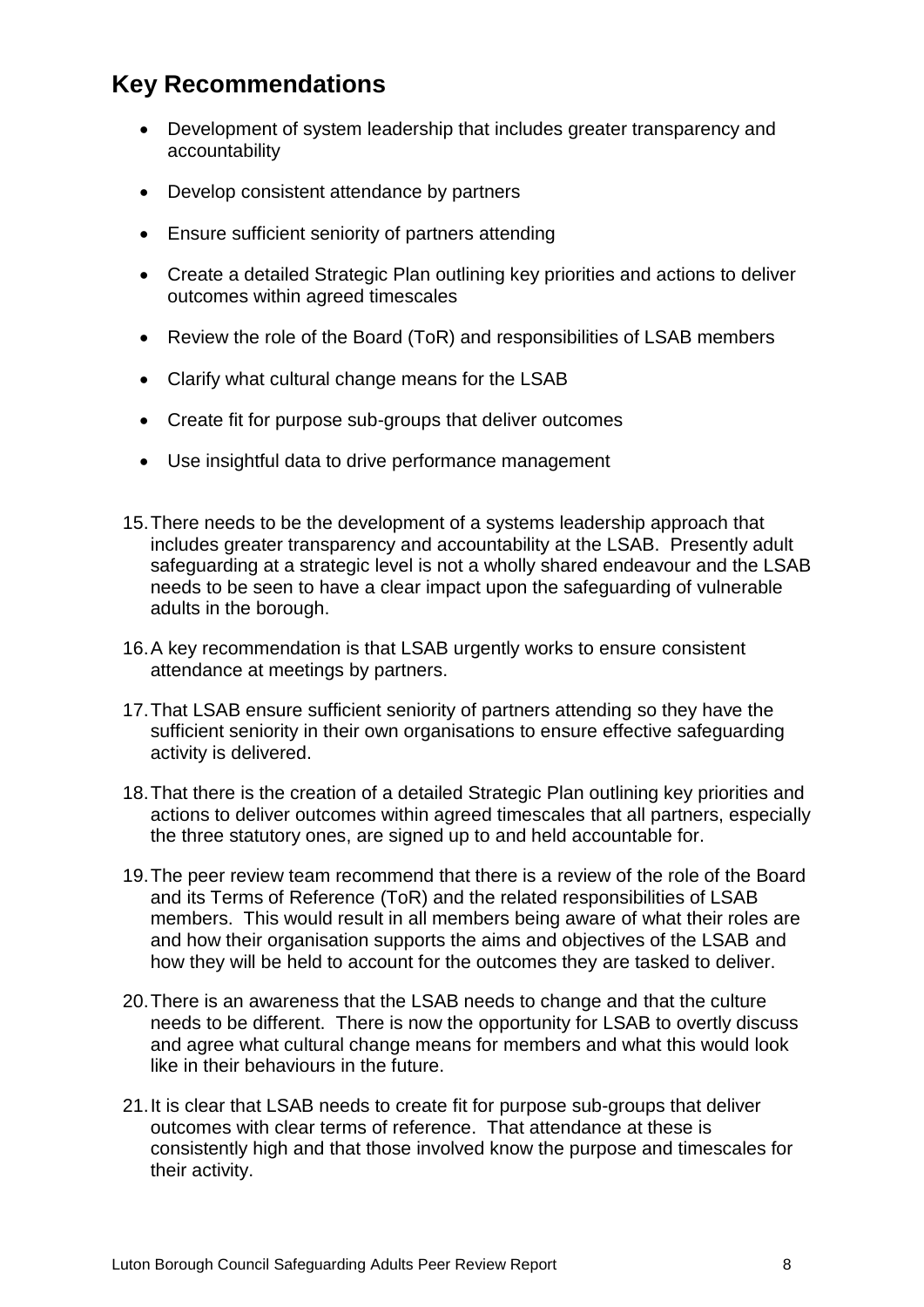22.The LSAB needs to use insightful data to drive performance management. To do this will require someone collating and analysing data that is presented in a useful way for LSAB members to make informed decisions.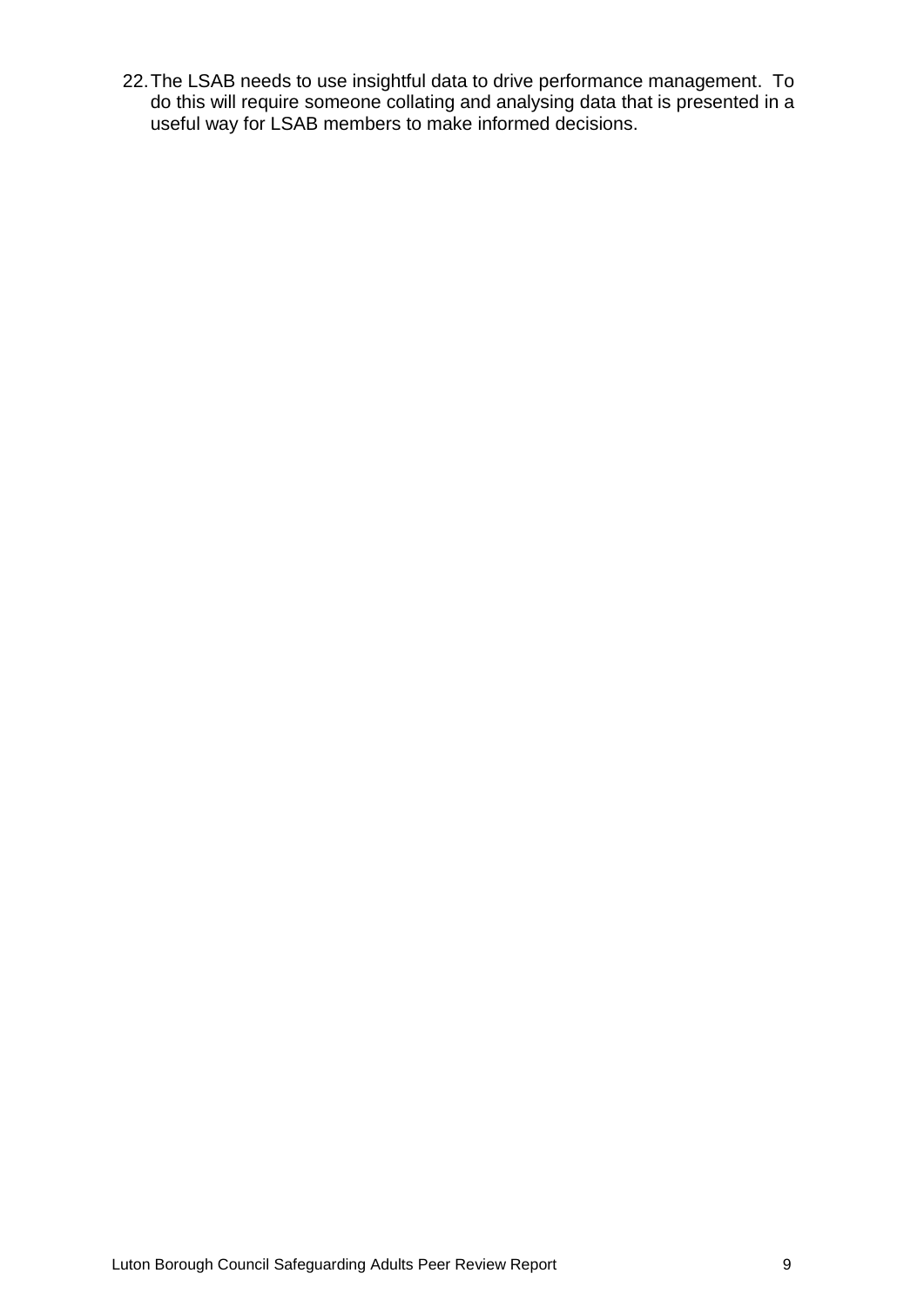## **Governance and Leadership**

### **Strengths**

- All of the agencies we spoke to have a real passion to drive the safeguarding agenda forward to benefit the people of Luton
- There is clear political support for adult safeguarding at Luton BC from the Leader, Portfolio Holder and the wider Membership and there has been financial support for Adult Social Care and safeguarding
- The Leader Chairs the HWB and Councillor Naseem Ayub is the Vice-Chair (hence link with LSAB)
- The Portfolio Holder gives clear direction to adult social care, has open dialogue with the Independent Chair and strong oversight and leadership of the current issues
- Partners recognise the positive leadership and engagement from the Independent Chair
- The Chief Executive and the People Director are committed to strengthening the role and function of the LSAB
- Joint Assurance Board meeting provides useful cross over between political and operational issues
- Health partners have developed good internal governance and assurance structures for adult safeguarding within their organisations
- LSAB members recognise they are all on a journey and there needs to be a realistic understanding of priorities
- Member safeguarding training and development programme

#### **Areas for Consideration**

- Clarify the authority, scope, role and time commitment of the Independent **Chair**
- Establish an Executive Group, Chaired by the Independent Chair with statutory partners – call in sub-groups leads as required for updates on progress and review of the ToR
- Identify how each partner contributes to the delivery of safeguarding objectives/priorities
- Ensure that the focus on adult safeguarding maintains parity with the Children's agenda
- Consider how to achieve proportionate responsibility across all partners for Board activity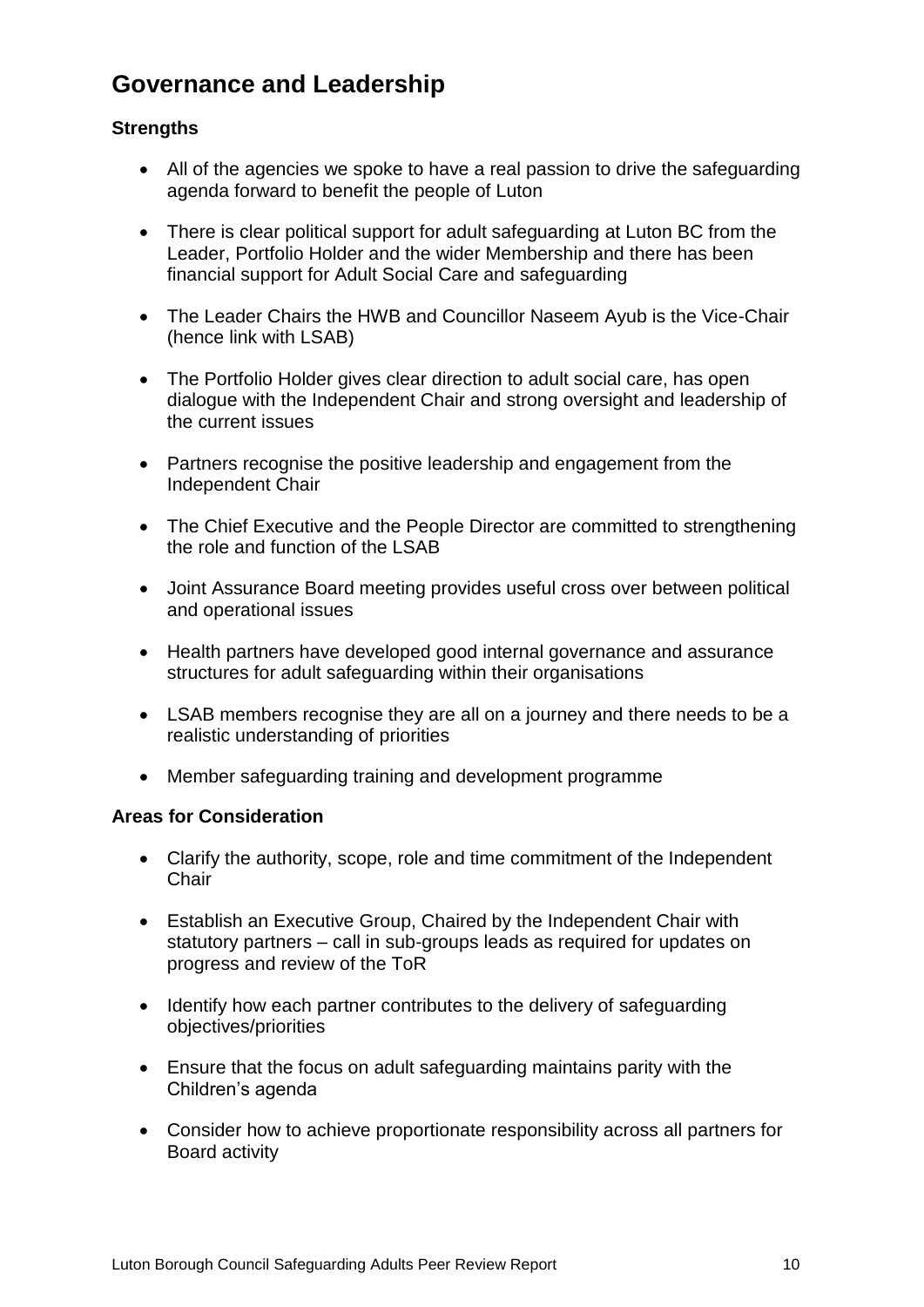- STP ensure service reconfiguration is understood at the local level and that implications are considered from a safeguarding perspective
- 23.It was refreshing to hear that all of the agencies we spoke to have a real passion to drive the safeguarding adults agenda forward to benefit the people of Luton. This common purpose is a strong place to be able to deliver the changes required to make LSAB functioning more effective.
- 24.There is clear political support for safeguarding adults at Luton BC from the Leader, the Portfolio Holder and the wider Membership. Furthermore at a time of austerity there has been financial support for Adult Social Care and safeguarding that will allow for the work of the LSAB to be supported by the Council.
- 25.The Leader chairs the Health and Wellbeing Board (HWB) and Councillor Naseem Ayub is the Vice-Chair. This gives a positive link to the work of LSAB.
- 26.The Portfolio Holder gives clear direction to adult social care, has open dialogue with the Independent Chair and strong oversight and leadership of the current issues.
- 27.All the partners with whom we spoke recognise the positive leadership and engagement from the Independent Chair since the beginning of his tenure. He has delivered greater clarity to the purpose of the LSAB and the responsibilities of those around the table. He has also actively encouraged other agencies to attend and enabled their voices to be heard.
- 28.The Chief Executive and the People Director are committed to strengthening the role and function of the LSAB and the support it receives from LBC. They recognise the benefits a more fully functioning LSAB can bring to the wider partnership landscape and improved outcomes for the people of Luton, especially those who are more vulnerable.
- 29.The newly constituted Joint Assurance Board meeting provides useful cross over between political and operational issues enabling an improved awareness of the key issues and the opportunity to consider how these strategic leaders can seek to influence positive operational outcomes.
- 30.Health partners have developed good internal governance and assurance structures for safeguarding adults within their organisations. The peer team heard from the Acute Foundation Trust and the good work that is being done to ensure safeguarding training is being delivered up to Level 3 across the organisation. There was evident passion and clarity of purpose.
- 31.All LSAB members with whom the peer review team spoke recognise they are on a journey and there needs to be a realistic understanding of priorities that are shared by all members of the LSAB.
- 32.There is an Elected Member safeguarding training and development programme that ensures the awareness of safeguarding is updated and embedded in the work of Councillors at Luton BC.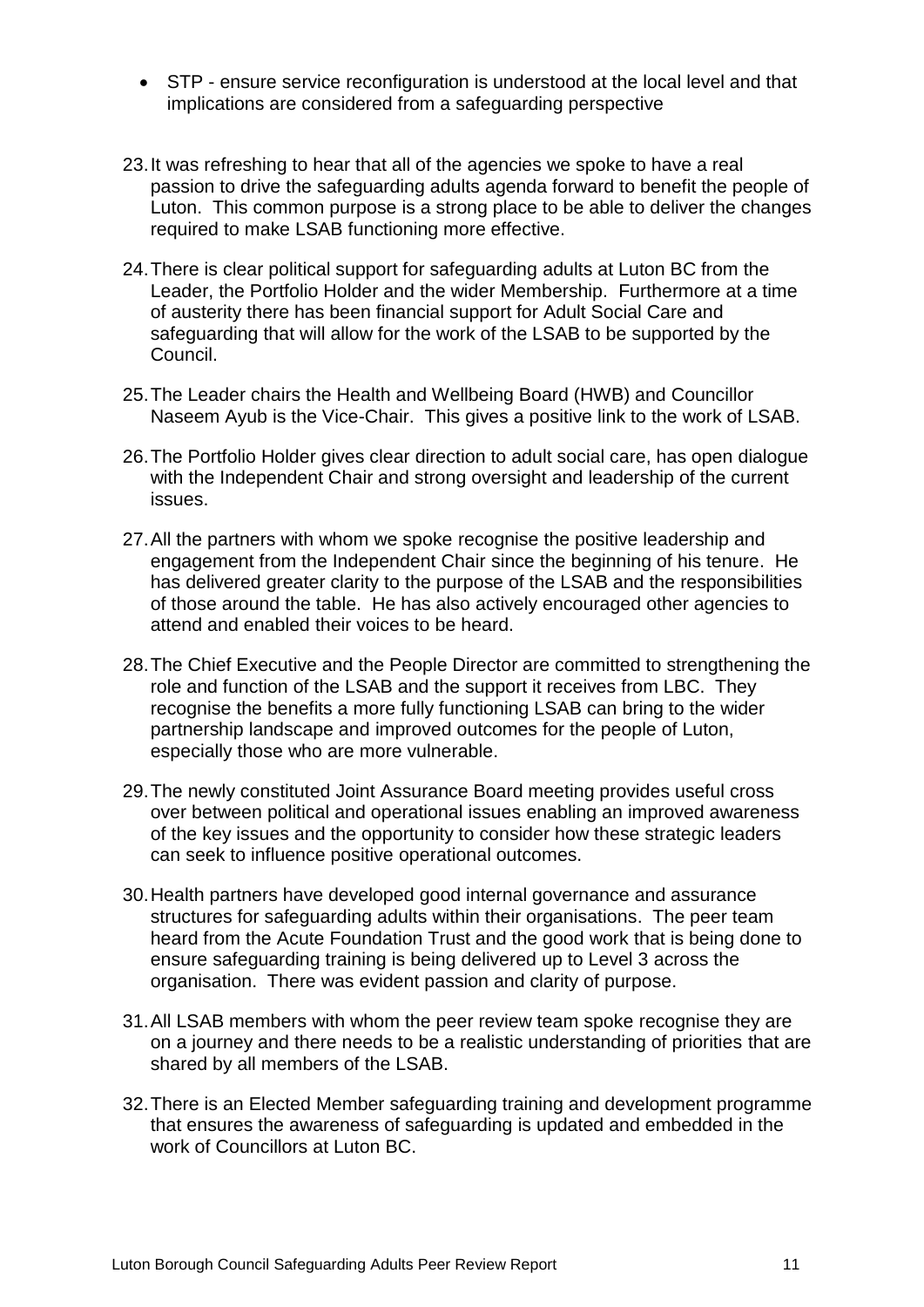- 33.Having spoken to all the stakeholders involved it is important to clarify the authority, scope, role and time commitment of the Independent Chair. This would ensure that the authority of the role is clear and the parameters of influence well defined. The role should be properly resourced and supported to enable the Chair to run any relevant sub groups and have the capacity to make contact with partners to drive the LSAB business between meetings.
- 34.The peer review team recommend that an Executive Group be established that is Chaired by the Independent Chair with statutory partners. This group would effectively drive the business of the LSAB between quarterly meetings and be able to call in sub-group leads as required to hear of the updates on progress and review the ToR.
- 35.It is important that the LSAB discuss and identify how each partner contributes to the delivery of safeguarding priorities. This should be shared and these organisations held to account as necessary. Presently representatives do not routinely hold this understanding.
- 36.The peer team recommend that Luton BC and the LSAB itself ensure for themselves that the focus on safeguarding adults maintains parity with the Children's agenda. This would particularly be the case if the lead manager at LBC has a Children's Service focus as it is the experience of colleagues across the country – and the peer team – that the issues around Children's can swamp those of safeguarding adults when both are in the same support system.
- 37.The LSAB should consider how to achieve proportionate responsibility across all partners for Board activity. The three statutory partners, Luton Borough Council, Luton Clinical Commissioning Group and Bedfordshire Police will drive the work of the LSAB through an Executive Sub-group but the priorities are shared. Some partners will have a greater role on the LSAB than others and this involvement needs to be recognised and proportionate.
- 38.The Sustainability and Transformation Plan (STP) of which Luton is a part is published here:

[http://centralbeds.moderngov.co.uk/documents/s65074/Appendix%20A%20-](http://centralbeds.moderngov.co.uk/documents/s65074/Appendix%20A%20-%20STP%20Board%20Pack%20May%202016.pdf) [%20STP%20Board%20Pack%20May%202016.pdf.](http://centralbeds.moderngov.co.uk/documents/s65074/Appendix%20A%20-%20STP%20Board%20Pack%20May%202016.pdf) As the plan develops and seeks to include political colleagues across the footprint, all those involved should ensure service reconfiguration is understood at the local level and that implications are considered from a safeguarding perspective. Presently the STP does not include adult safeguarding with any significant clarity.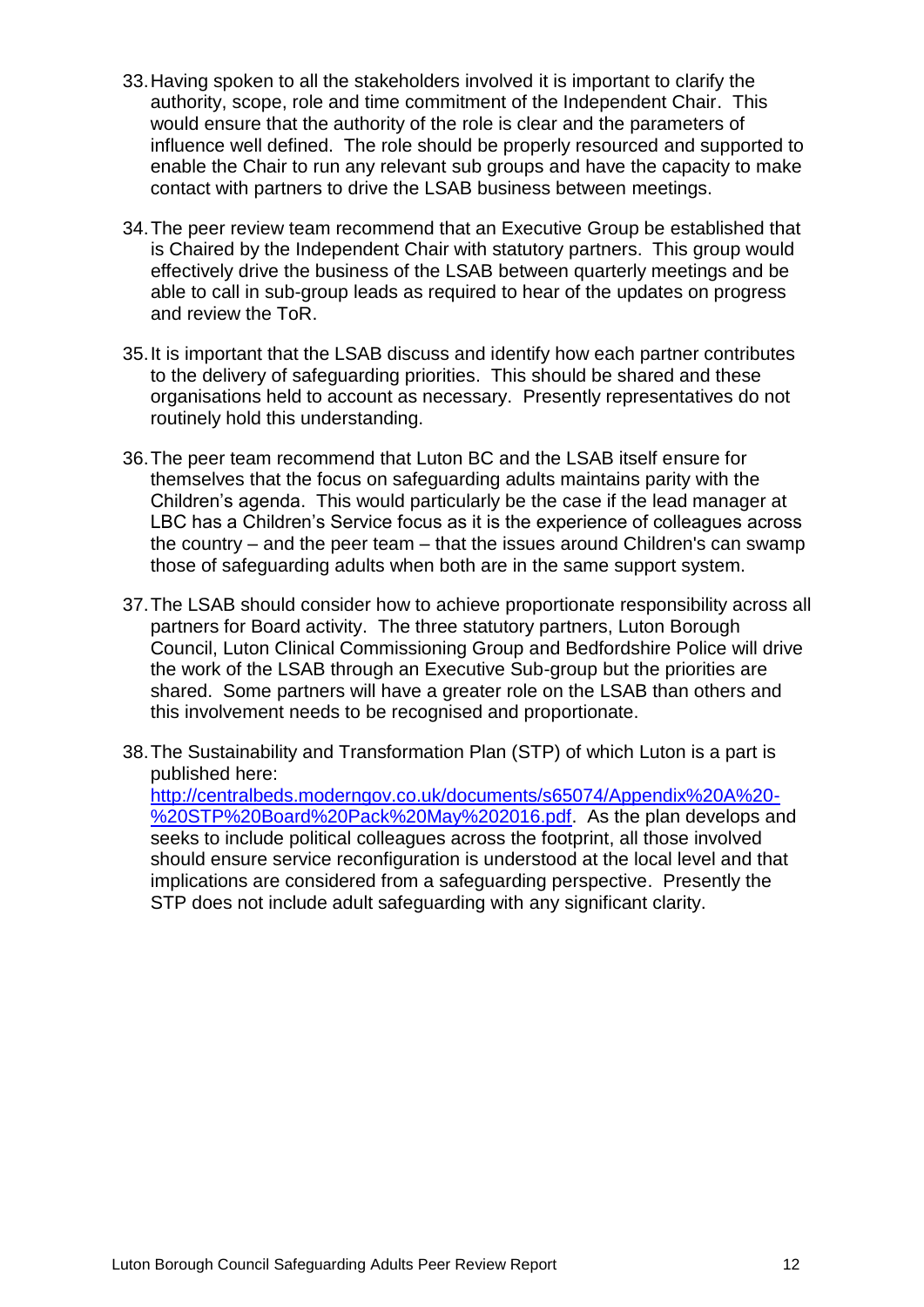## **Corporate capacity and financial resilience**

- Action the intention to provide resources to support the Independent Chair to deliver the Strategic Plan, Board cultural change and outcomes
- Clarify the roles within the proposed strategic support function for the Adults and Children's Safeguarding Boards and how the roles will support the LSAB and the delivery of its duties
- Create transparency on partner contributions (financial or in-kind) and how they support the work of the LSAB
- 39.The peer review team recommend that LBC and LSAB action the intention to provide resources to support the Independent Chair to deliver the Strategic Plan, LSAB cultural change and the delivery of outcomes. The shared awareness of what needs to change includes improved support to the LSAB Independent Chair so that the role is fully resourced in terms of allocated days to make contact with partners between quarterly meetings to drive activity. It also includes resources for the LSAB support function to run Board and Sub group meetings with the required paperwork and data that has been analysed and produced in an accessible format that makes decision making easy. It is the intention that this resource makes the delivery of outcomes easier.
- 40.It is necessary to clarify the roles within the proposed strategic support function for the Adults and Children's Safeguarding Boards and how the roles will support the LSAB and the delivery of its duties.
- 41.It has been previously mentioned that partners play different roles on the LSAB. It is worth considering the creation of greater transparency around the contributions made by partners that are either financial or in-kind (such as providing rooms) and share how these contributions support the work of the LSAB. This would clarify the different roles involved in the partnership and who could be asked to account for what.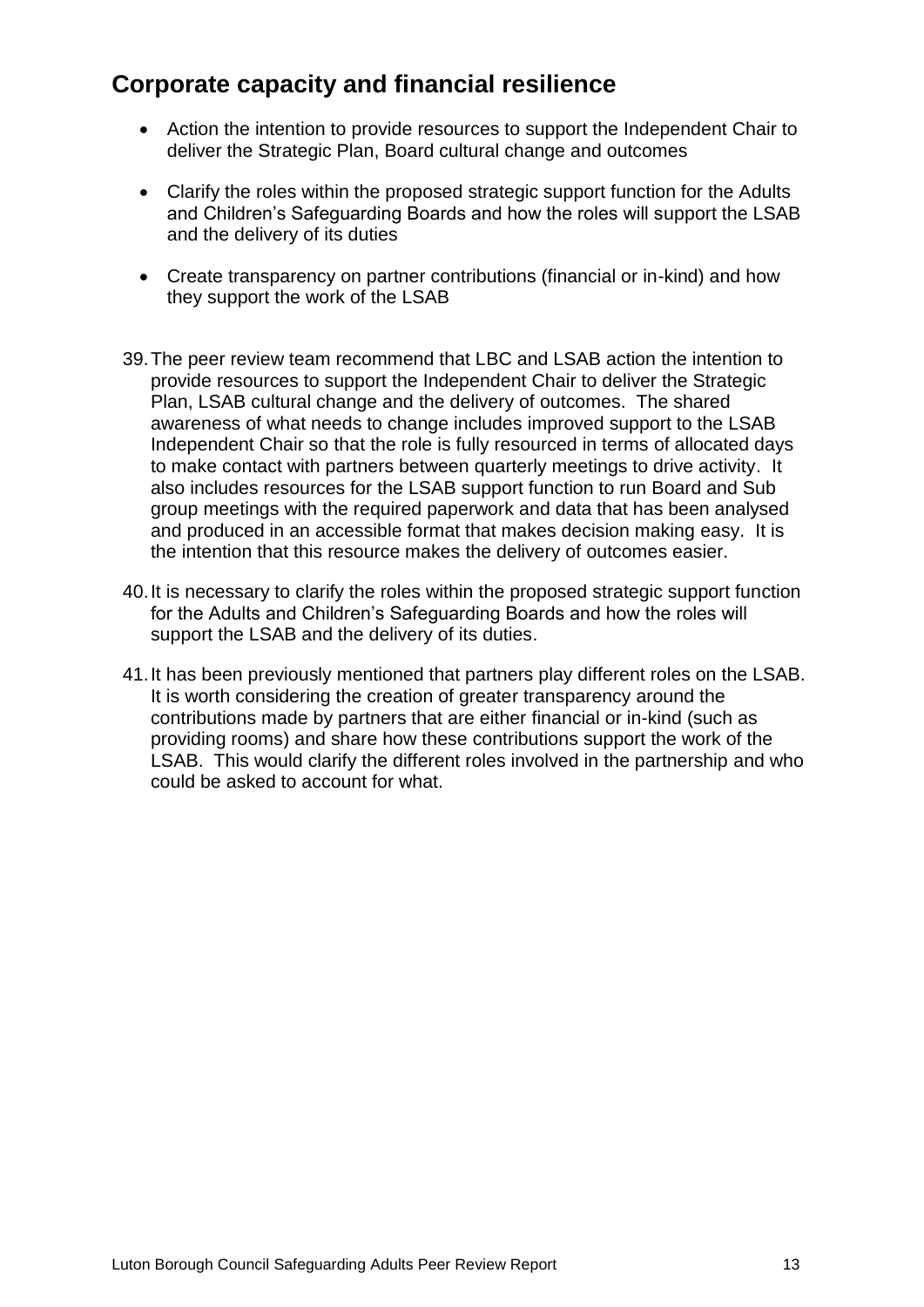## **The operation of LSAB including performance reporting**

### **Strengths**

- There is a real feel that in the last nine months health and other agencies are engaged on the LSAB
- Data collection is on a upward journey
- Quality Practice Standards are a positive development
- Beginning to develop audit activity related to safeguarding
- The number of DoLS assessments completed on time is a commendable achievement
- LSAB Policies are beginning to take shape (e.g. Hard to Engage)
- Good Quality Monitoring and market intelligence

#### **Areas for consideration**

- Review the role of the Board membership and responsibilities of LSAB members (work to begin immediately and completed within six months)
- Consistent reporting format and cycle required that are in line with the Forward Plan for the LSAB
- The new sub-group structure requires ToR, work plans and reporting lines
- Continue use of away days or thematic meetings to develop the LSAB work plan
- Escalation routes to the LSAB need to be formalised
- The agency updates at the LSAB need structure
- Consider how the progress on recommendations of SARs are monitored and reviewed through formal sub-group processes
- Consider how to capture the service user experience and bring it to LSAB (e.g., Healthwatch, Pohwer, LSCB)
- Develop a communications strategy that includes raising awareness of adult safeguarding
- Consider how the outcomes from audits are included in the assurance processes to the LSAB
- Clarity for LSAB members on the types of reviews available, related processes and how the outcomes are reported to the LSAB (e.g. SARs, DHRs, SILPS, SUI, etc.)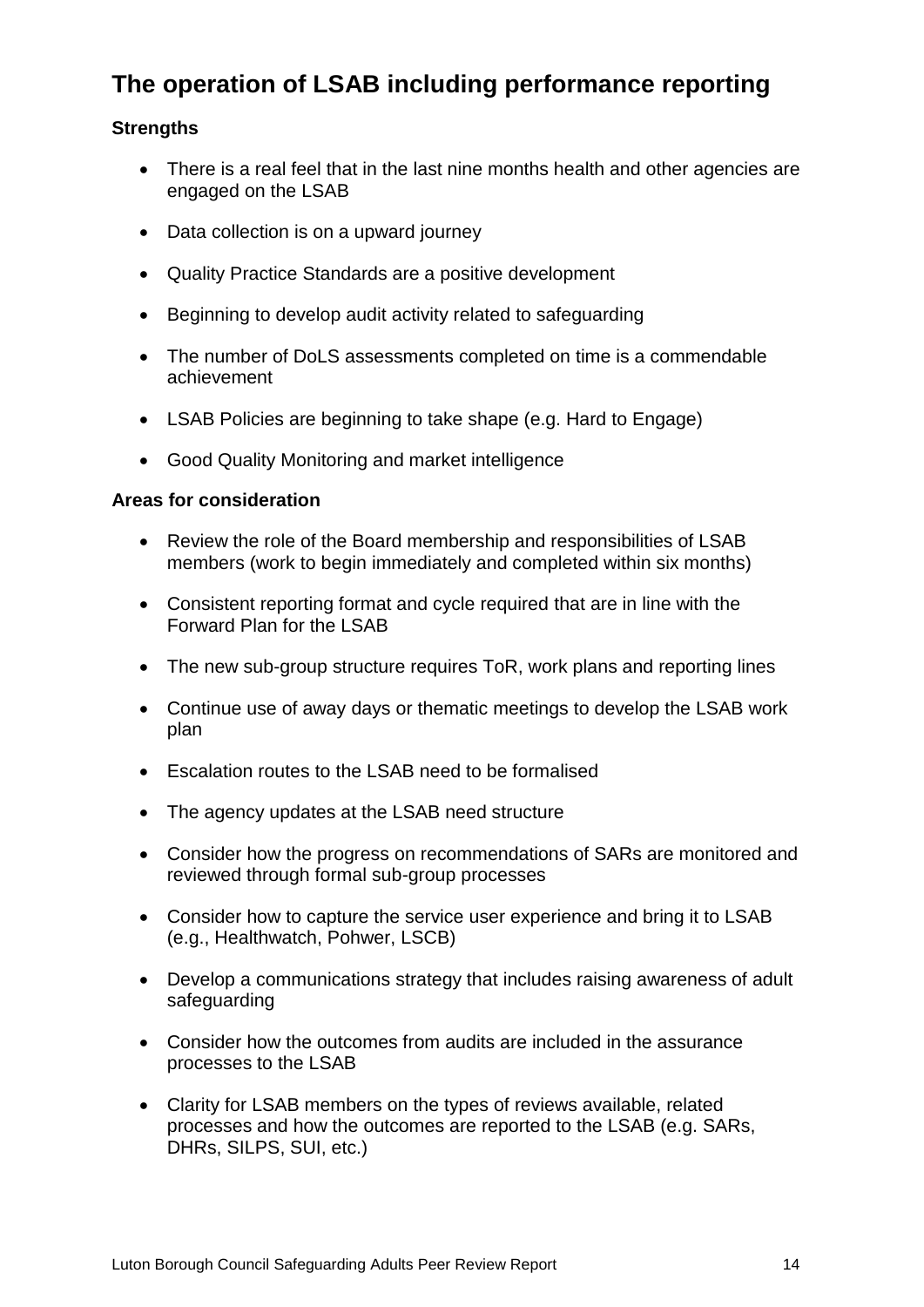- Consider how the work of the LSAB is informed by changes in national legislation and guidance
- Safeguarding terminology and language requires a review to put it in line with the Care Act (e.g. adult at risk rather than vulnerable adult)
- Maximise the use of all partner websites to promote safeguarding
- 42.From evidence heard by the peer review team there is a real feel that in the last nine months health and other agencies are more engaged on the LSAB. This is thought to be due to the actions of the Independent Chair.
- 43.The LSAB collects data and is seeking to use it. In the recent past the LSAB has been collecting data and presenting this at Board level. There is now a move to analyse this information and have it discussed in a subgroup forum and then to have items of concern escalated to the LSAB. For this reason it is possible to say that this aspect of the work is on an upward journey. However, the data presented is still perceived as 'local authority' data and further work is required to develop performance reports which present partnership activity.
- 44.The development and implementation of Quality Practice Standards are a positive development for Safeguarding Adults and Best Interest Assessor (BIA) practitioners, ensuring consistency in process and practice.
- 45.LBC Adult Social Care department is beginning to develop audits that is a positive step and a further improvement in the overall system would be for LSAB to development multi agency audits.
- 46.The number of Deprivation of Liberty Safeguards (DoLS) assessments completed on time is a commendable achievement. At a time where the number of assessments has risen hugely it is impressive that there is an 80% completion rate.
- 47.The LSAB is developing policies such as those for Hard to Engage people that is beginning to take shape demonstrating that actions from previous SCRs are being taken forward and implemented. However, there were a number of actions from SCRs that had been outstanding since 2009 onward. The relevant subgroup needs to ensure that these outstanding actions are advanced swiftly, reported to the Board and monitored.
- 48.The Local Authority Quality Monitoring processes are robust and as a result of this and the open communication between contract monitoring and safeguarding practitioners, market intelligence is well developed. Links with Luton Clinical Commissioning Group are being strengthened which is a positive development.
- 49.It is central to the ongoing development of the LSAB that there is an urgent review of the role of the Board's membership and responsibilities of partners. The aim should be to raise awareness of safeguarding adults and ensure consistent attendance of partner representatives with the appropriate seniority. This work should begin immediately and be completed within six months.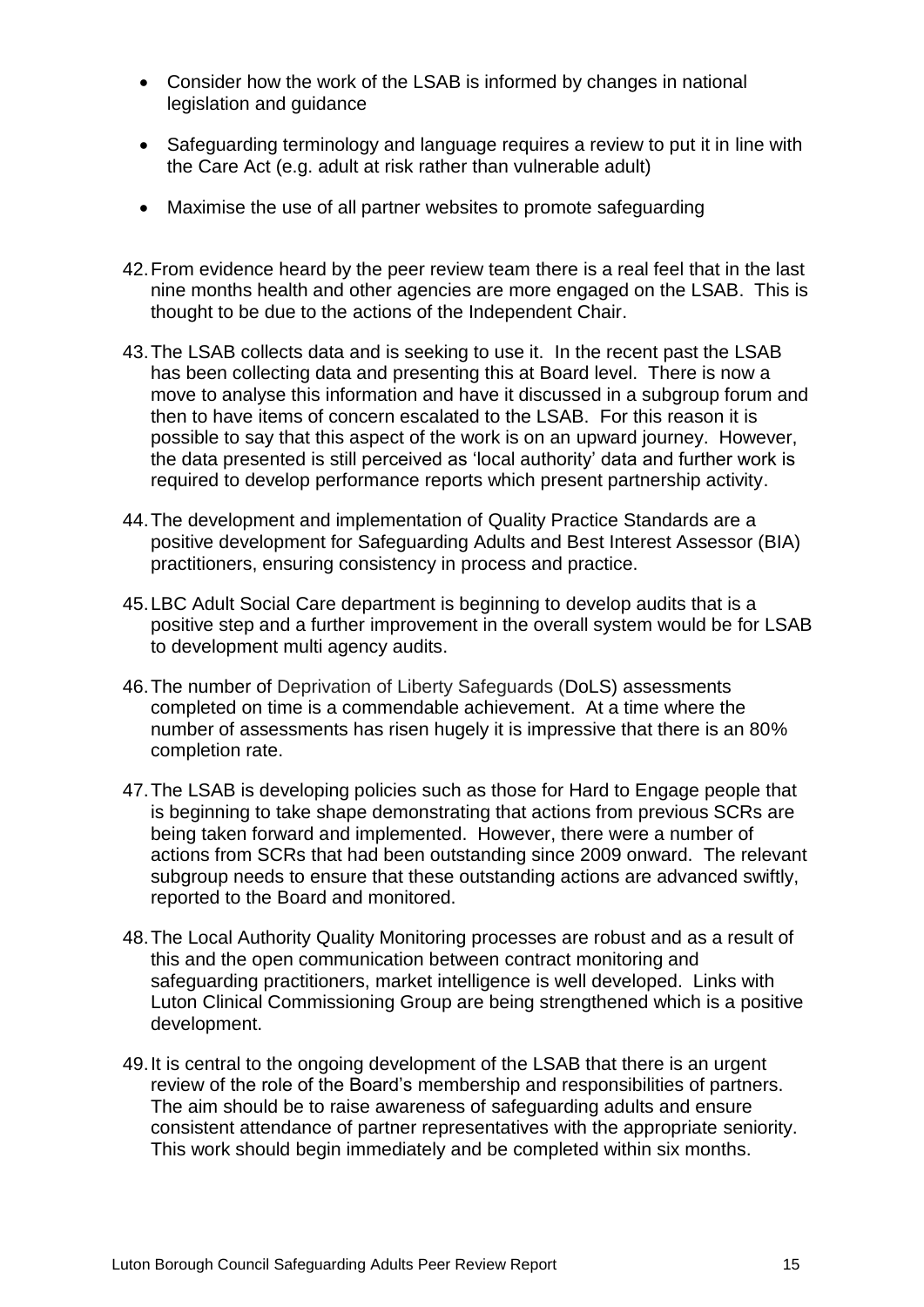- 50.When there is a clear LSAB Strategic Plan with priorities outlined, there would also need to be a Forward Plan covering the schedule of activity. Aligned to this would be a consistent reporting format and cycle to give clarity to what is being reported, who is responsible for what and by when. Partners need to take a more active role in preparing relevant reports and report to the Board in line with the Forward Plan.
- 51.All partners agree that there is a need for new sub-group structure from revised Terms of Reference (ToR). From this there would flow work plans and reporting lines and accountability.
- 52.The peer review team recommend the continued use of away days or thematic meetings to develop the LSAB work plan as the recent event was a success.
- 53.There needs to be a formal agreement on the escalation routes to the LSAB of issues that occur in partner organisations related to the safeguarding of adults and shared understanding of what constitutes an important issue.
- 54.The agency updates at the LSAB need structure to better use the limited time available.
- 55.The LSAB could consider how the progress on recommendations of Safeguarding Adults Reviews (SARs) are monitored and reviewed through formal sub-group processes. A methodology could be developed for the Training Workforce and Development sub-group to have sight of SARs as well as DHRs and Case File Audits to produce learning themes that could be shared at an early phase in the process, then a set of final Lessons Learnt created to support this compromising of any investigations.
- 56.Consider how to capture the service user experience and bring it to the LSAB. Many Board's across the country engage service users to bring the experience of those who use services to Board members and 'ground' them. This however needs to be done with care and thought to make it effective. At LSAB it should be possible to use the ongoing work by amongst others; Healthwatch, Pohwer and the LSCB to do this.
- 57.LSAB should develop a communications strategy that includes raising awareness of safeguarding adults for LSAB members and the public at large. This could be held and disseminated through a number of routes.
- 58.Consider how the outcomes from audits are included in the assurance processes to the LSAB. It should be possible in the future to create an audit cycle to include multi-agency audits looking at current safeguarding processes that would promote clarity for agencies so they know when they are due and that there is a formalised method for sharing the findings.
- 59.There are a number of agencies involved in safeguarding adults each with their own processes, procedures and terminology. It would be useful for LSAB members to have access to some clear definitions and explanations on the types of reviews available, the related processes and how the outcomes are reported to the LSAB. For example there are SARs (Safeguarding Adults Reviews), DHRs (Domestic Homicide Reviews), SILPs (Significant Incident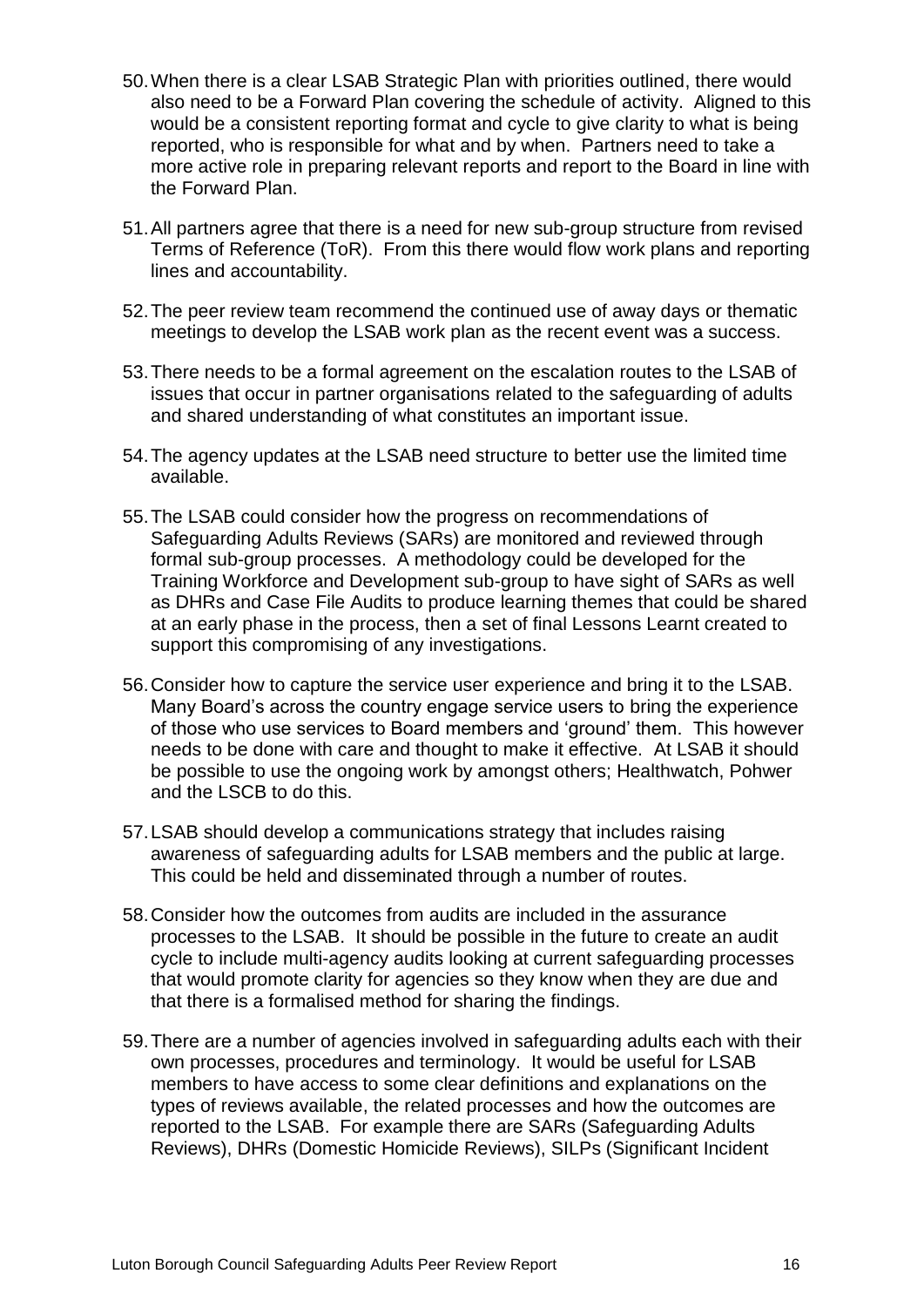Learning Process) and SUIs (Serious Untoward Incidents), which could do with greater explanation.

- 60.Further to the point made above consideration should be given to how the work of the LSAB is informed by changes in national legislation and guidance.
- 61.The safeguarding terminology and language used in LSAB papers and partners organisations requires a review to ensure it is in line with the Care Act (an example being the phrase 'adult at risk' rather than 'vulnerable adult'). All documents should have a consistent use of language in line with the Care Act.
- 62.Maximise the use of all partner websites to promote the safeguarding of adults.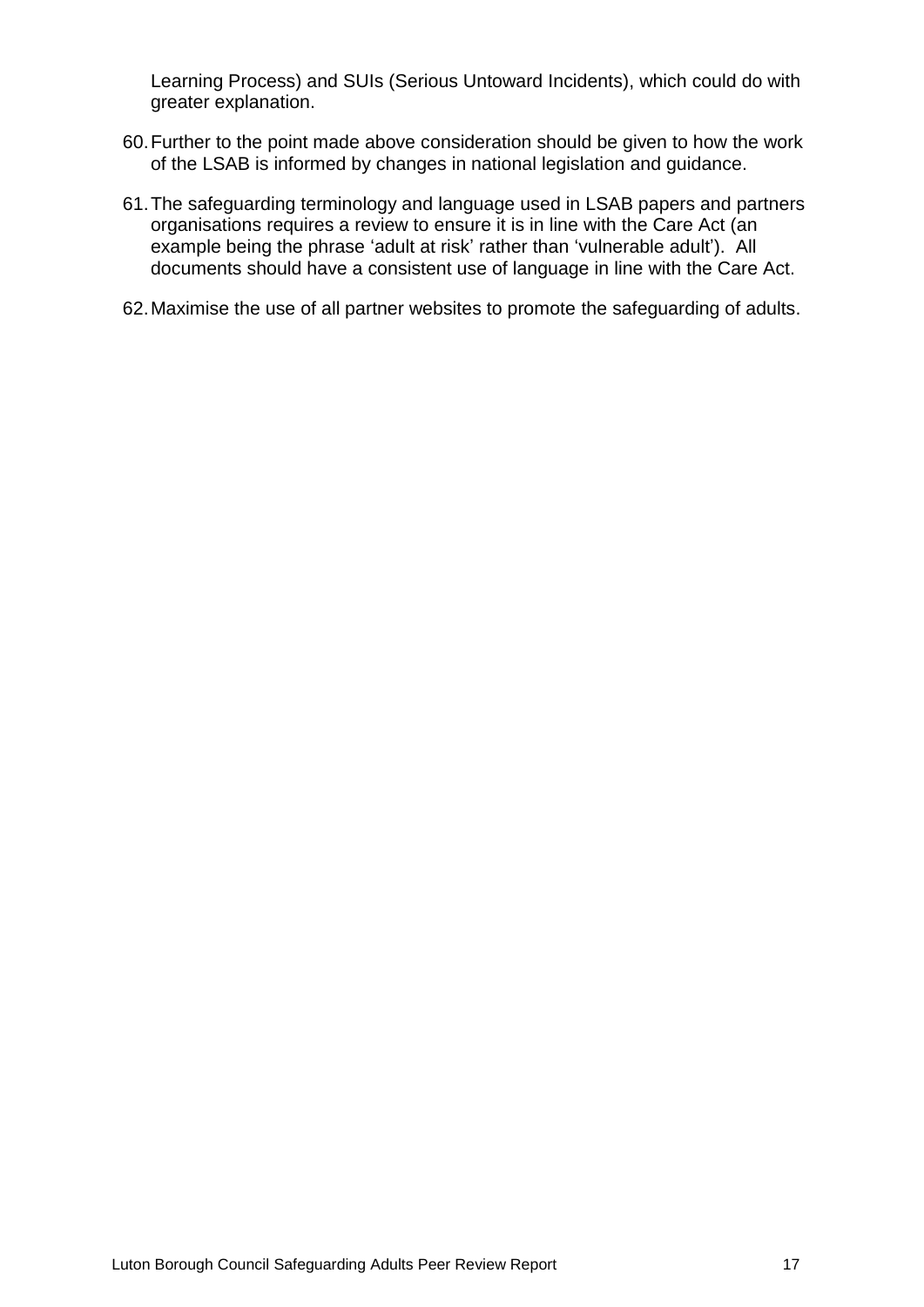## <span id="page-18-0"></span>**Effectiveness of local partnerships across the LSAB organisations**

## **Strengths**

- Consistent feedback on positive operational working
- The creation of the MASH located with the Police is a very positive move
- Safeguarding Leads network is valued

#### **Areas for consideration**

- Create an overarching multi-agency safeguarding adults policy
- LSAB sub-group to develop a Training Strategy which is Care Act compliant
- Create and implement an Induction Pack for LSAB Members
- Create opportunities for multi-agency learning from cases for professional development including celebrating good practice
- Enact the protocol that facilitates the Board Chairs from the HWB, LSCB, LSAB and Community Safety Board to meet quarterly to share and discuss current common themes, e.g. DV, CSE, Neglect & Human Trafficking
- 63.It is a strength that there is consistent feedback on positive operational working. This was reinforced when members of the peer team met with partner agencies who felt there were strong operational relationships. At this operational level there was evidence to suggest a good understanding of the different roles and responsibilities the agencies took and a strong willingness to work together to make the people of Luton safe.
- 64.The creation of the Multi Agency Safeguarding Hub (MASH) located with the Police is a very positive move. This should enable Multi Agency relationships to strengthen further allowing early discussion around the perceived risk and management strategies required to promote effective safeguarding at an early stage in the journey.
- 65.The Safeguarding Leads Network is valued and led by health although it is multi agency and enables specialist leads across the partnership to tackle operational issues and learn from case discussion.
- 66.Whilst each partner on the LSAB has its own safeguarding adults policy, the peer review team recommend that LSAB and partners create an overarching multi-agency safeguarding adults policy so that all partners are working together with an agreed set of principles, are able to explicitly articulate their respective roles and responsibilities and citizens can see where responsibility sits.
- 67.Elsewhere in this report it is recommended that the sub-group structures are reconstituted to ensure they are fit for purpose and deliver effective outcomes.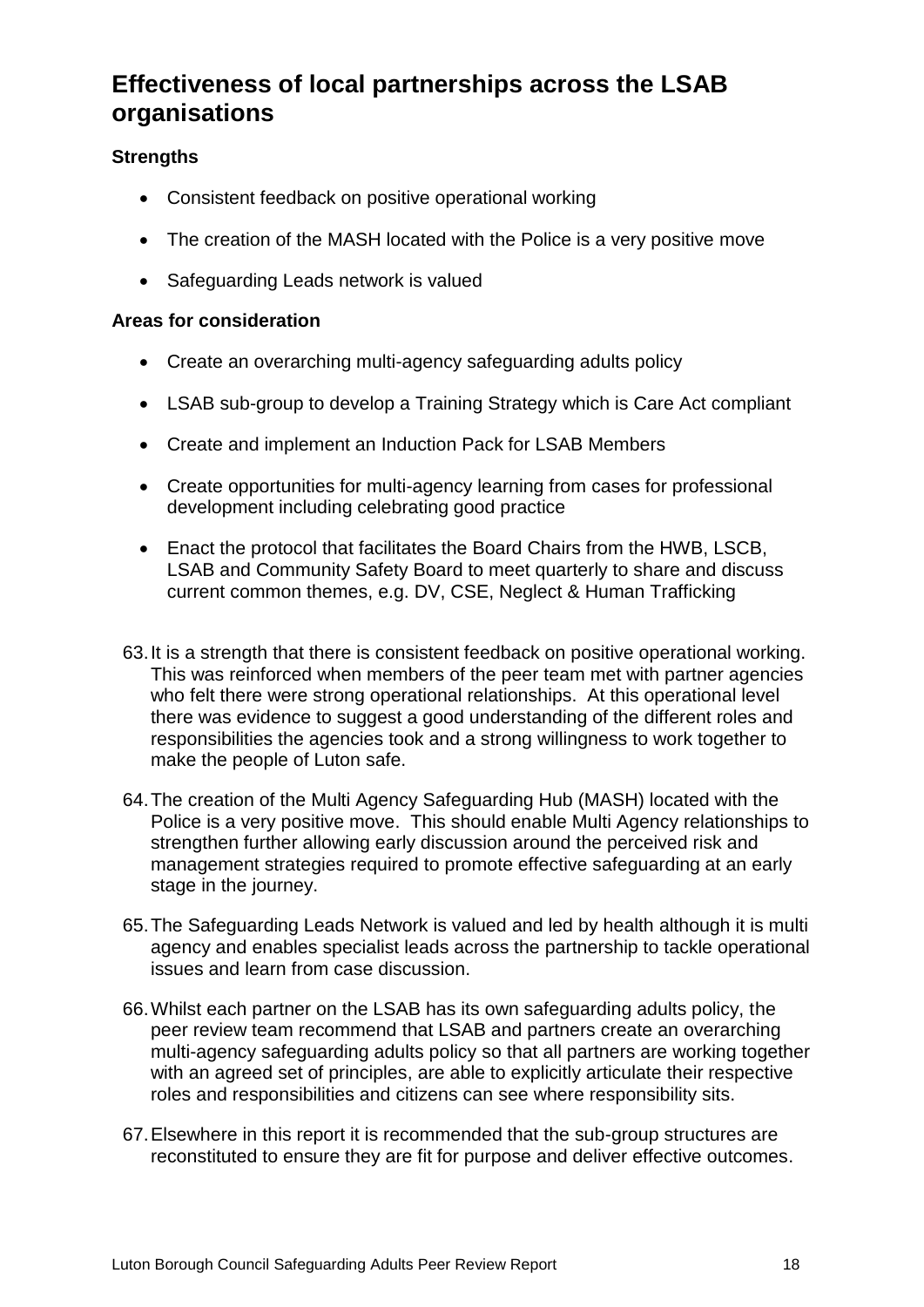One of these sub-groups should be on Training and Development and it should develop a Training Strategy which is Care Act compliant.

- 68.To enable new LSAB members to be fully briefed on safeguarding adults, what the purpose and structure of the LSAB is and the roles and responsibilities of partner organisations it is recommended that LSAB create and implement an Induction Pack for LSAB Members. This could be supported by online tools and information on the LSAB and partner websites.
- 69.Create opportunities for multi-agency learning from cases for professional development that would include celebrating good practice. Health have been undertaking significant events around pressure areas, falls etc., and these generate valuable learning which could be shared across the partnership. Furthermore the Safeguarding Leads Network could take ownership of this work and feed practice examples into the Training and Development subgroup for dissemination to safeguarding trainers across the partnership.
- 70.Enact the protocol that enables a quarterly meeting of the Board Chairs from the Health and Wellbeing Board (HWB), Local Children's Safeguarding Board (LSCB), LSAB and Community Safety Board to share and discuss current common themes such as Domestic Violence, Child Sexual Exploitation, Neglect and Human Trafficking.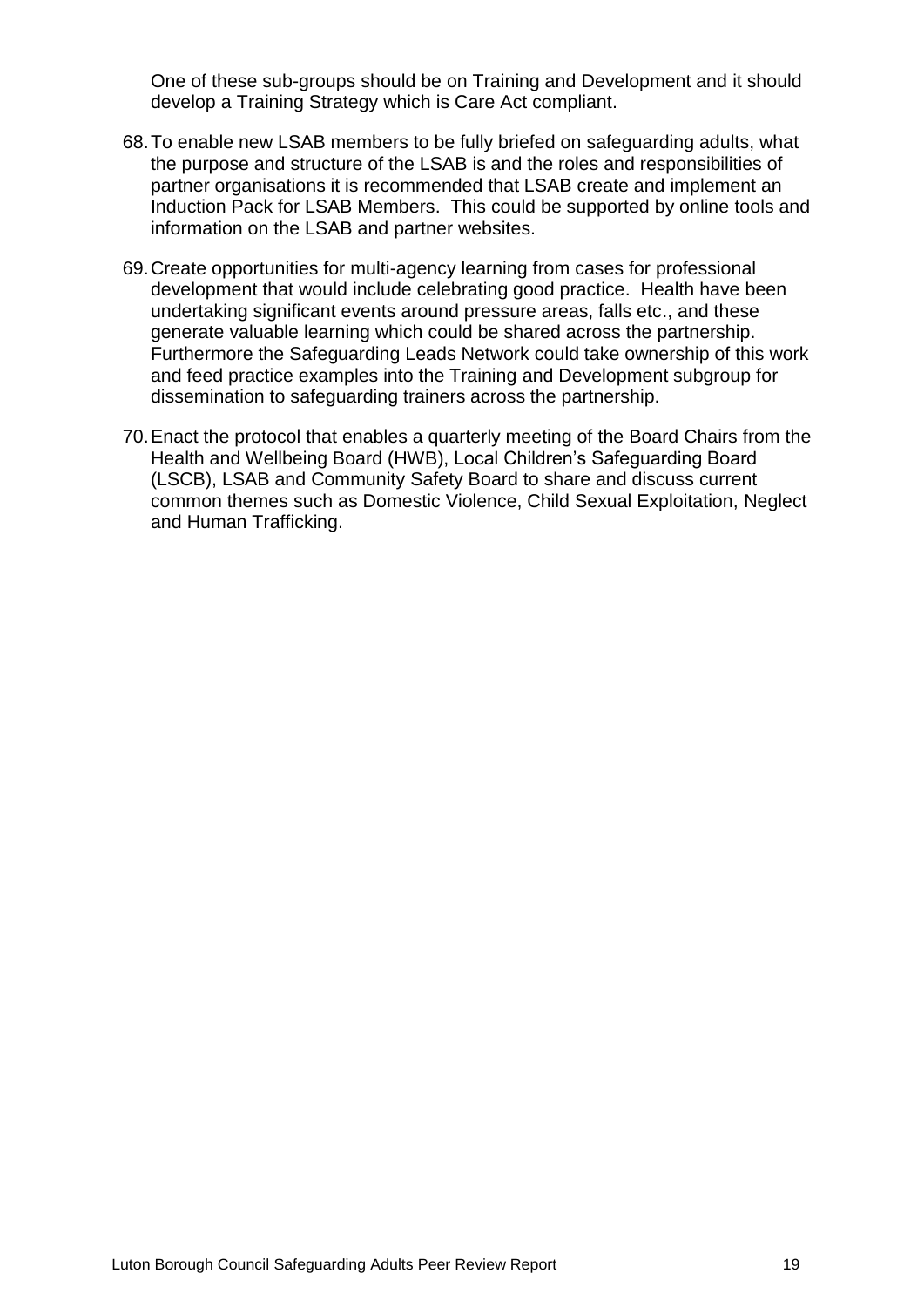## **The integration of Making Safeguarding Personal**

### **Strengths**

 Stocktake completed and acknowledgement of the development required to implement MSP

#### **Areas for consideration**

- Work on what MSP means for Luton and how the LSAB will be assured of progress
- Consider use of national MSP resources (SCIE, ADASS etc.)
- Provide guidance on Making Safeguarding Personal across the partnership
- 71.A strength of the LSAB is that a stocktake has been completed and there is acknowledgement of the need to develop the implementation of MSP across the partnership. From this place there is the opportunity to improve.
- 72.The peer review team recommend that LSAB spend time discussing and creating a shared understanding of what MSP means for Luton as a place and each partner on the LSAB. Following on from this would be agreement as to how the LSAB will be assured of progress and by what mechanisms. An action plan could then be drawn up that clarifies meaning and activity for the LSAB so that individual organisations could be held to account in agreed timescales.
- 73.There are a number of national MSP resources available that could be used by LSAB and its partners that are referenced here:
	- a. Social Care Institute for Excellence (SCIE) [http://www.scie.org.uk/care](http://www.scie.org.uk/care-act-2014/safeguarding-adults/safeguarding-adults-boards-checklist-and-resources/)[act-2014/safeguarding-adults/safeguarding-adults-boards-checklist-and](http://www.scie.org.uk/care-act-2014/safeguarding-adults/safeguarding-adults-boards-checklist-and-resources/)[resources/](http://www.scie.org.uk/care-act-2014/safeguarding-adults/safeguarding-adults-boards-checklist-and-resources/)
	- b. Association of Directors of Adult Social Services (ADASS) [https://www.adass.org.uk/making-safeguarding-personal-publicaitons.](https://www.adass.org.uk/making-safeguarding-personal-publicaitons)
- 74.It is necessary to provide guidance on Making Safeguarding Personal across the partnership that can be accessed by individual members and organisations to ensure a consistency of understanding that will cover for the potential turnover of representatives in the future. For example it is unreasonable to expect representatives from blue light services to be in-post for a number of years. Each partner should have an explanation of what it means in their organisation, their roles and responsibilities and how this relates to the work of the LSAB.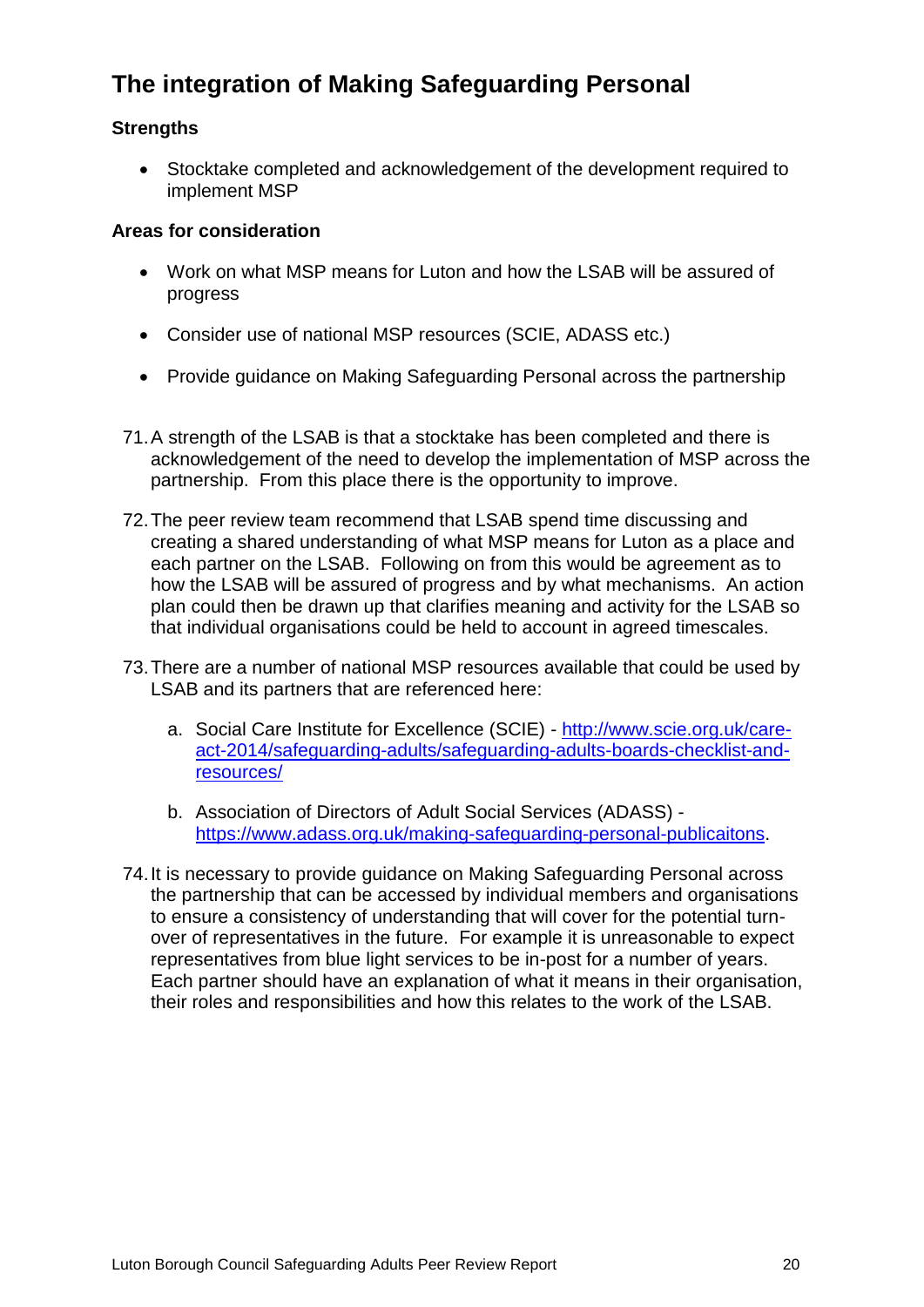## **Safeguarding Adults resources**

#### **1. LGA Adult Safeguarding resources web page**

[http://www.local.gov.uk/web/guest/search/-/journal\\_content/56/10180/3877757/ARTICLE](http://www.local.gov.uk/web/guest/search/-/journal_content/56/10180/3877757/ARTICLE)

**2. Safeguarding Adults Board resources** including the Independent Chairs Network, Governance arrangements of SABs and a framework to support improving effectiveness of SABs

[http://www.local.gov.uk/web/guest/search/-/journal\\_content/56/10180/5650175/ARTICLE](http://www.local.gov.uk/web/guest/search/-/journal_content/56/10180/5650175/ARTICLE)

#### **3. LGA Adult Safeguarding Knowledge Hub Community of Practice** – contains relevant documents and discussion threads

<https://knowledgehub.local.gov.uk/home>

**4. LGA Report on Learning from Adult Safeguarding Peer Review** [http://www.local.gov.uk/web/guest/search/-/journal\\_content/56/10180/4036117/ARTICLE](http://www.local.gov.uk/web/guest/search/-/journal_content/56/10180/4036117/ARTICLE)

**5. Making links between adult safeguarding and domestic abuse** [http://www.local.gov.uk/web/guest/search/-/journal\\_content/56/10180/3973526/ARTICLE](http://www.local.gov.uk/web/guest/search/-/journal_content/56/10180/3973526/ARTICLE)

6. **Making Safeguarding Personal Guide 2014** – the guide is intended to support councils and their partners to develop outcomes-focused, personcentred safeguarding practice.

[http://www.local.gov.uk/web/guest/publications/-/journal\\_content/56/10180/6098641/PUBLICATION](http://www.local.gov.uk/web/guest/publications/-/journal_content/56/10180/6098641/PUBLICATION)

7. **Social Care Institute for Excellence (SCIE)** website pages on safeguarding. <http://www.scie.org.uk/adults/safeguarding/index.asp>

## **Contact details**

For more information about this Safeguarding Adults Peer Review at Luton Borough Council please contact:

**Marcus Coulson** Programme Manager – Adults Peer Challenges **Local Government Association** Email: [marcus.coulson@local.gov.uk](mailto:marcus.coulson@local.gov.uk) Tel: 07766 252 853

For more information on adults peer challenges and peer reviews and the work of the Local Government Association please see our website [http://www.local.gov.uk/peer](http://www.local.gov.uk/peer-challenges/-/journal_content/56/10180/3511083/ARTICLE)[challenges/-/journal\\_content/56/10180/3511083/ARTICLE](http://www.local.gov.uk/peer-challenges/-/journal_content/56/10180/3511083/ARTICLE)